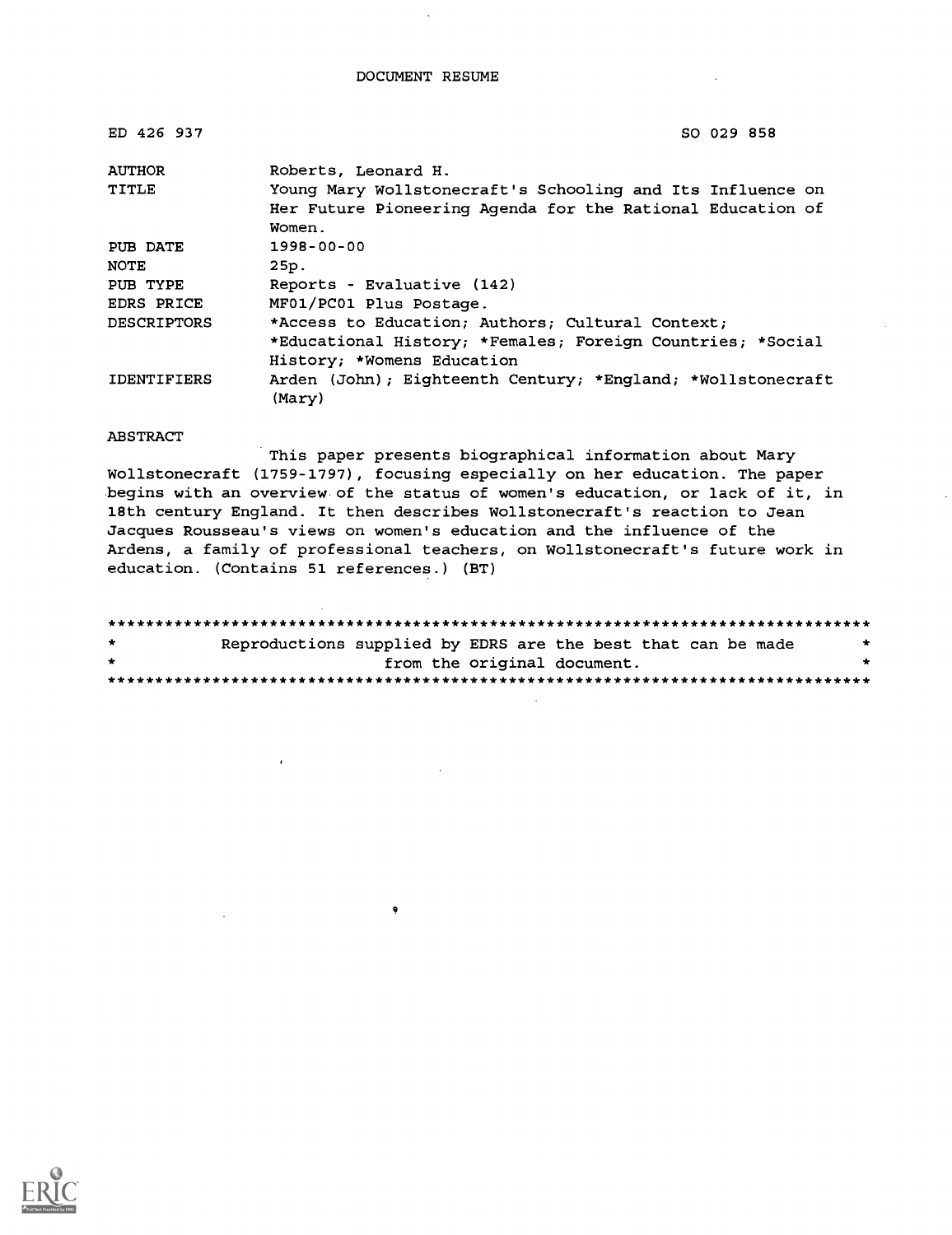Young Mary Wollstonecraft's Schooling and Its Influence on Her Future Pioneering Agenda for the Rational Education of Women.

by Leonard H. Roberts

00 tr) <sup>00</sup>  $\overline{O}$  1

PERMISSION TO REPRODUCE AND<br>DISSEMINATE THIS MATERIAL HAS<br>BEEN GRANTED BY

eonard<br><u>'oberts</u>

TO THE EDUCATIONAL RESOURCES<br>INFORMATION CENTER (ERIC)

1

U.S. DEPARTMENT OF EDUCATION Office of Educational Research and Improvement EDUCATIONAL RESOURCES INFORMATION

- CENTER (ERIC) IThis document has been reproduced as received from the person or organization originating it.
- 0 Minor changes have been made to improve reproduction qualify.
- Points of view or opinions stated in this document do not necessarily represent official OERI position or policy.



# BEST COPY AVAILABLE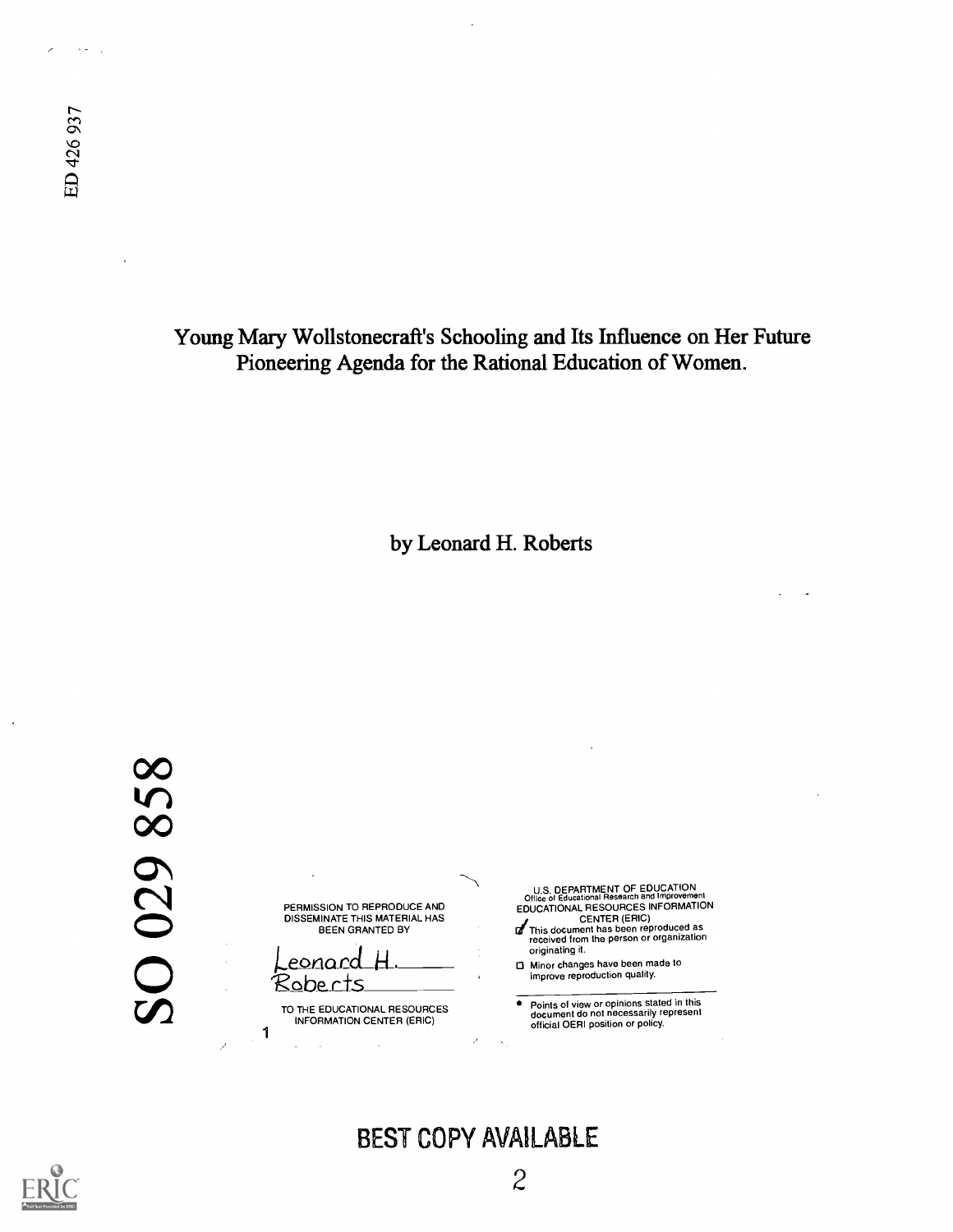Young Mary Wollstonecraft's Schooling and its Influence on Her Future Pioneering Agenda for the Rational Education of Women

During her short lifetime (1759-1797), Mary Wollstonecraft, the pioneer feminist, author and educator, spent her later childhood and early adolescence, from the ages of nine to sixteen, living with her family in the town of Beverley, Yorkshire, some two hundred miles north of London. These formative years, so important to Mary's social and intellectual development, have only briefly been addressed by historians. Evidence suggests, however, that her life experiences in Beverley helped play an important role in forming the mature woman. Her Beverley years bear out Alexander Pope's piquant observation (paraphrased) that "The child is the mother of Woman."

During this period, Mary Wollstonecraft received little, if any formal schooling or career training as we know it today. Her future husband, the noted radical author William Godwin, wrote in his biography of her life that during Mary's childhood she attended a Beverley day-school. Unfortunately, neither he or Mary left any account of such a school or what she might have studied there.

By the time Mary matured she had acquired a knowledge of arithmetic, literature, science, history and eventually, the rudiments of French and several other languages. In her later working years, however, she was criticized for an awkward writing style and a weakness in grammar and spelling that may have been indicative of her early schooling or the lack of it. Nevertheless, Wollstonecraft's published work, in spite of flaws, contains many keen insights into the inferior social, political and economic condition of women in eighteenth century England. Mary's broad knowledge and reasoned proposals for educational reform and for amending those wrongs to her sex, as described in her major work: <u>A Vindication of the Rights of Woman</u> (1792), suggests that Mary Wollstonecraft's education might not have been as meager as once thought.

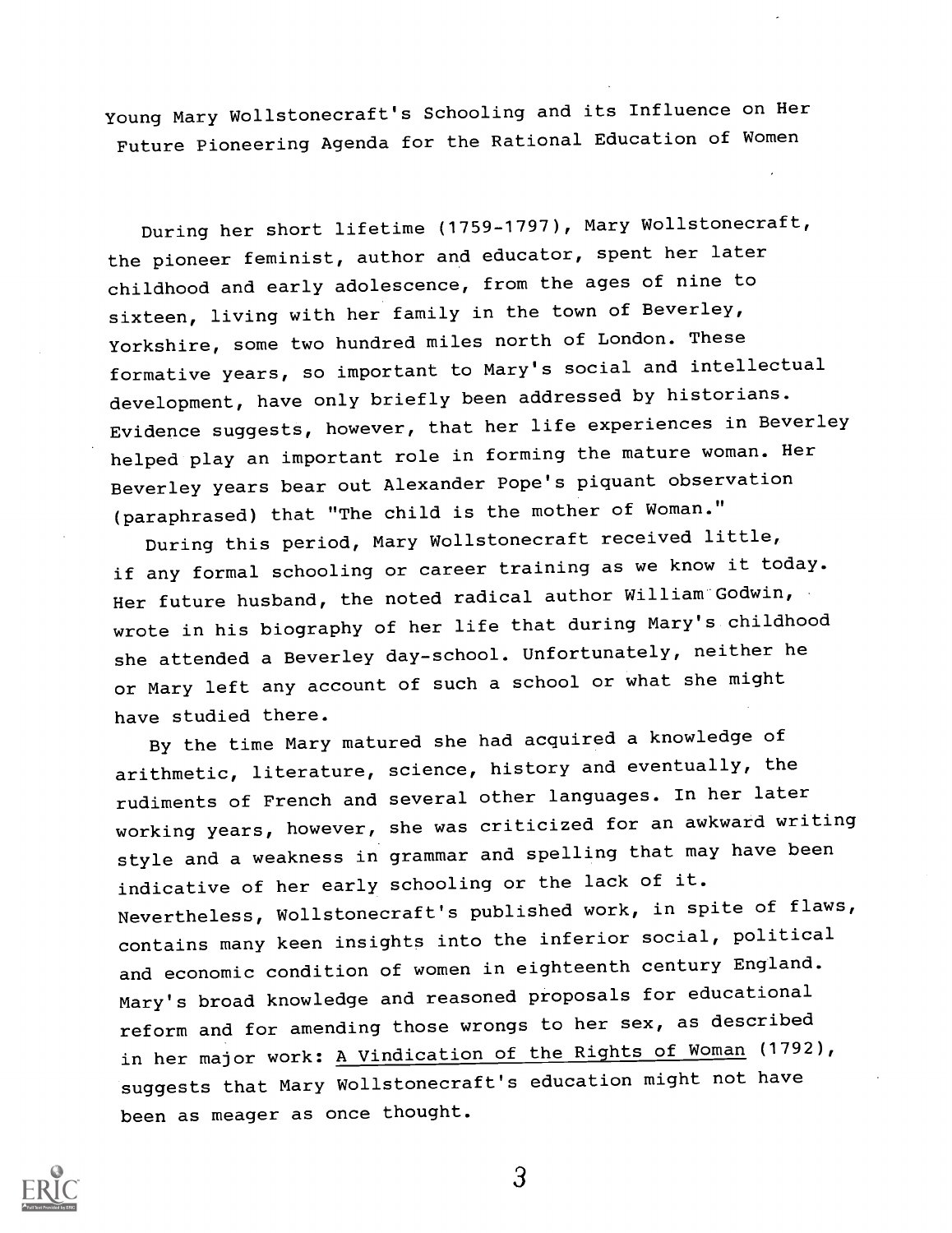Unfortunately there are difficulties in reconstructing the depth and scope of Wollstonecraft's early education. In the eighteenth century formal learning was regarded as a wholly private matter determined by a child's parents or guardians rather than by the state. Records, if any, were kept at the whim of the particular educational provider. We can only surmise what Mary's early schooling encompassed from a survey of her few surviving letters and observations made at a later date.

The limited data from Mary's Beverley days suggests her early schooling included lessons with a neighboring family of professional educators. During these formative years she also learned at home bitter lessons about the unequal role of women in eighteenth century England. These factors, coupled with the stimulus of the Enlightenment and the social upheaval from England's Industrial Revolution, helped shape the adult woman.

THE STATUS OF WOMEN IN EIGHTEENTH CENTURY ENGLAND

A modest amount of formal schooling for women, emphasizing social deportment and menial activities, such as sewing and water color painting rather than the development of any cognitive skills, was a common practice in eighteenth century England. Mary Wollstonecraft observed that

... in the education of women, the cultivation of the understanding is always subordinate to the acquirement of some corporeal accomplishment.... Besides, in youth, their faculties are not brought forward by emulation; and having no serious scientific study, if they have natural sagacity, it is turned too soon to life and manners. They dwell on effects and modifications, without drawing them back to causes; and complicated rules to adjust behavior are a weak substitute for simple principles.<sup>1</sup> According to Wollstonecraft, overcoming such deficencies was possible if women were afforded the same rational education as men. Such an education, she believed, should be built on

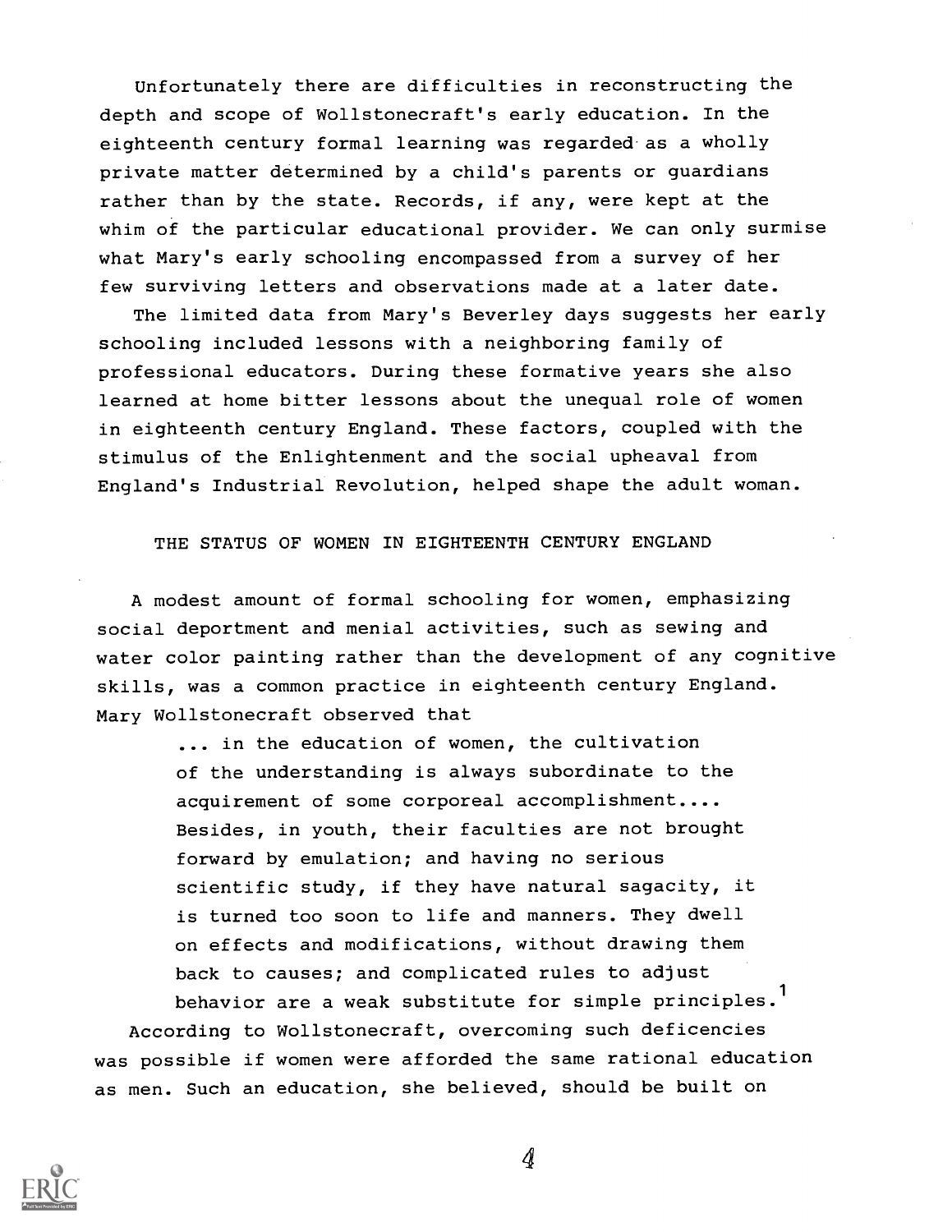strengthening a woman's intellectual faculties, particularly by emphasizing the skills of logical reasoning and abstract thinking through the mastery of such subjects as mathematics, science, history, literature and languages.<sup>2</sup> Unfortunately, most men (and women) in eighteenth century England regarded a woman's cognitive capabilities as innately inferior. Mary's acceptance of Jean Jacque Rousseau's views on education was tempered by Rousseau's assertion "that man and woman are not, nor ought to be, constituted alike in temperment and character, it follows, of course, that they should not be educated in the same manner."<sup>3</sup> As a result of such male judgments, according to Wollstonecraft, "women...receive only a disorderly kind of education, seldom...with the degree of exactness that men, who from their infancy...observe."<sup>4</sup>

What limited educational opportunities for women existed coincided with a dearth of any legitimate employment. Respectable women were not expected to venture beyond a very narrowly defined range of activities outside the small circle of family and friends. Married and unmarried middle-class women were expected to engage in only a few socially approved wage earning positions such as shopkeepers, governesses, school teachers (although there were no teacher training institutions at the time), and, in a few cases, writers of novels or childrens' books.

Even when pursuing amusements and recreations, women were expected to conform to the prevailing standards of masculine imposed propriety regardless of their rank. It was observed that: "Princess Amelia Sophia, daughter of King George II (1711-1786) whose passionate love of hunting led her to adopt masculine costume when on horseback, seems to have aroused doubt in many minds whether Amazonian qualities were compatible with female decorum...."<sup>5</sup>

The Industrial Revolution, however, forced a redefinition of women's social and economic status when many of them abandoned their traditional child-rearing roles and joined the growing factory labor force at generally lower wages than men. Much of women's work in mines, mills and shops, like their previous

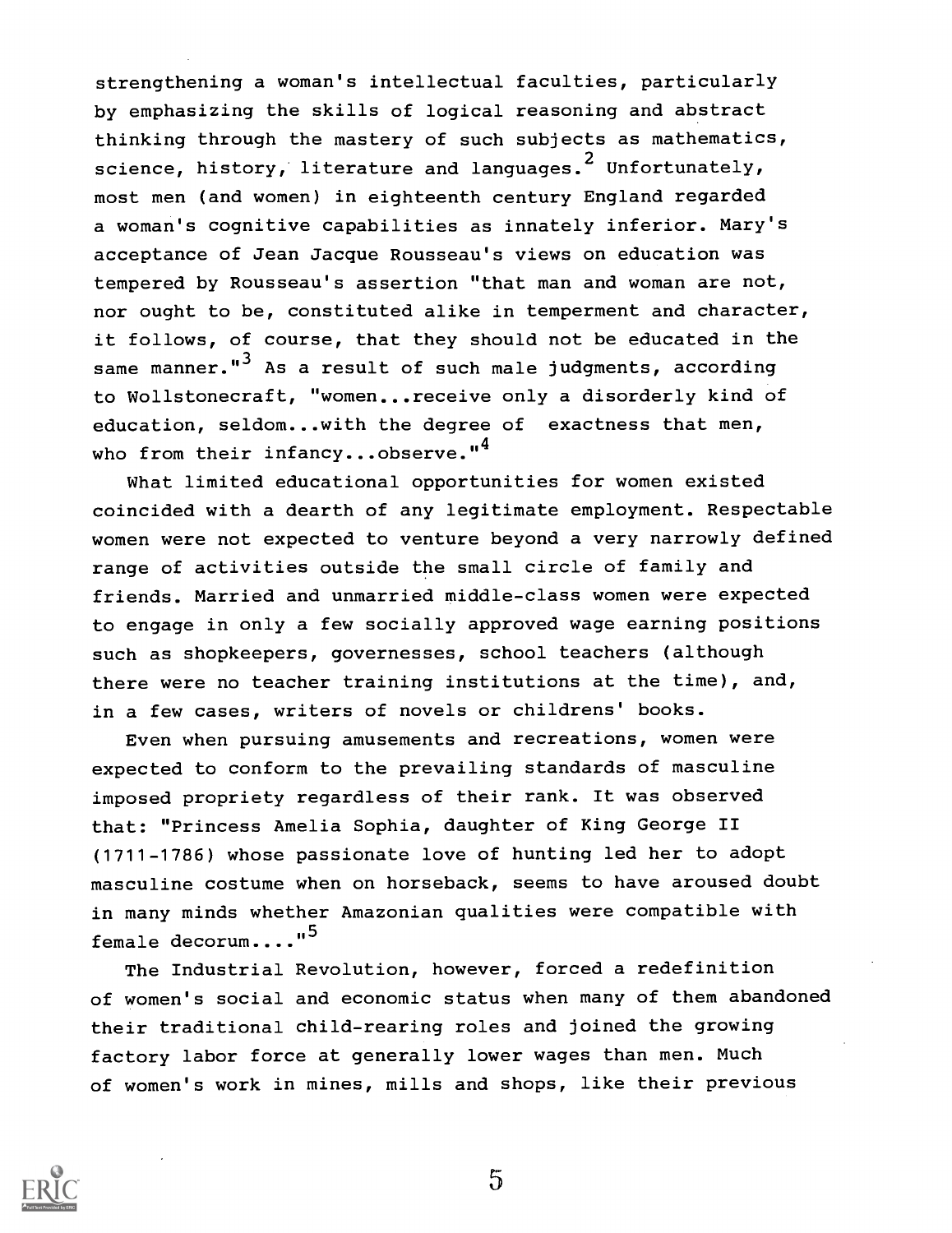menial labors as milkmaids or servants, required only a minimum amount of learning skills.

As children, many of these working class women had attended Sunday Schools, Charity or Blue Coat Schools, founded by various organizations, such as The Society for the Promotion of Christian Knowledge. In such institutions "poor girls" were instructed in a "Christian and Useful Education of the Poor, Necessary for their Piety, Virtue and Livelihood."<sup>6</sup> Instructional "Orders" for one Charity School, in 1711, taught "the girls learn to read, &c. and generally to knit their stockings and gloves; to Mark, Sew, Make and Mend their Cloaths (sic.): and several learn to Write and some Spin their Cloaths."<sup>7</sup>

Such a threadbare education for girls was not limited only to the daughters of the poor. According to an advertisement in the Leeds Mercury (6 March 1739), the daughters of the gentry could attend a "Boarding School for Young Ladies" where "...all sorts of Needlework, and Patterns Drawn on Cloth or Canvas after the newest fashion, likewise Paistry (sic.), Huswifry, Pickling, and Sweetmeats, will be carefully taught as usual, at their School over against the Vicarage in Leeds, by the abovesaid Teachers."<sup>8</sup> It is not suprising that Wollstonecraft regarded "the education which women now receive scarcely deserves the  $name.^{\prime\prime}9$ 

For some upper-class women, private tutors and "female academies" polished their manners and added a smattering of French in their quest for aristocratic vocabularies. They were taught, according to Wollstonecraft, "from infancy that beauty is a woman's sceptre, the mind shapes itself to the body and roaming around its gilt cage, only seeks to adore its prison."<sup>10</sup> In Catherine Macaulay's case (1731-1791), the highly acclaimed historian and advocate of women's rights, largely taught herself by roaming through her father's extensive library. "He paid no attention to the education of his daughters, who were left at the family seat, at Olantigh, to the charge of an antiquated, well-recommended, but ignorant governess, ill-qualified for the task she undertook."<sup>11</sup>

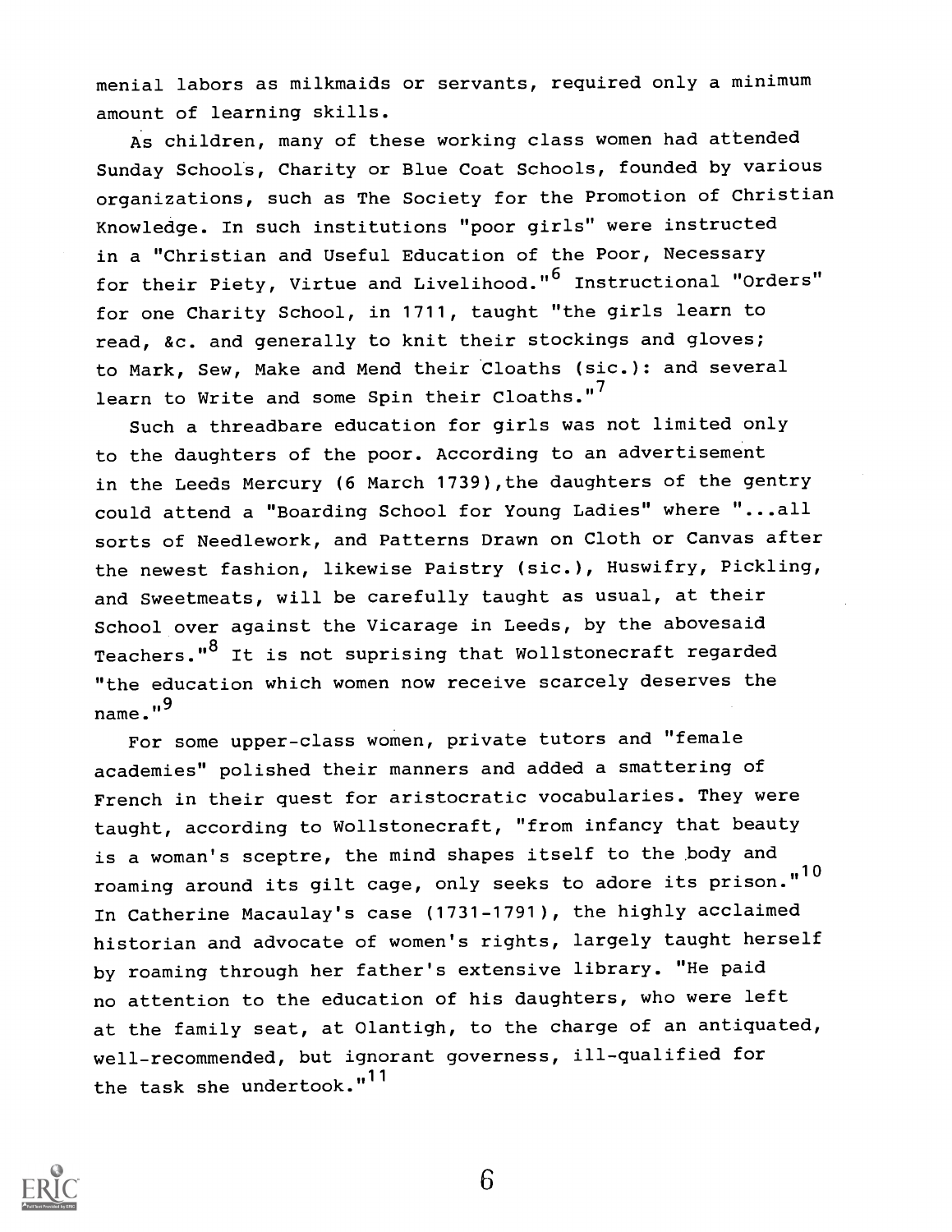For women condemned to the bottom of the social hierarchy by the new economic order the alternatives were, in a limited number of cases, kept mistresses to the wealthy and powerful or, for women with no skills or resources to fall back on, prostitutes to the poorer classes. Those who had fallen into this degraded state were regarded as women of weak moral character who had chosen their lifestyle rather than being driven into it by ignorance, poverty, broken homes or lack of more refined employments elsewhere. One contemporary social commentator observed that they "are mostly composed of women who have been in a state of menial servitude, and of whom not a few, from the love of idleness and dress, WITH THE MISFORTUNE OF GOOD LOOKS (sic.), have partly from inclination...resorted to prostitution as a livelihood." $12$ 

Women of all social classes shared in the hope for a wellconnected marriage as a haven and source of happiness and security for themselves and their children. To achieve this they were encouraged to study those amenities that would attract and please a husband and help in proper child rearing. By the inculcation of useful skills and habits at home and the teaching of morally uplifting scripture in church, parents and religious authorities collaborated together to establish and reinforce a woman's place in the social order. This was done, primarily by emphasizing her need for obeying the Will of the Heavenly Father and his representative institutions on earth: church, crown, marriage and family. In A Vindication of the Rights of Woman, Mary Wollstonecraft pointed out that a key source of her countrymen's views on gender were derived from "Moses poetical story...from remotest antiquity, (which) found it convenient...to subjugate his companion, and his invention that she ought to have her neck bent under the yoke, because the whole creation was only created for his convenience and pleasure."<sup>13</sup>

It is not suprising that such social conditioning resulted in women of all social classes passively accepting their exclusion from the clergy, law and medicine, or not questioning

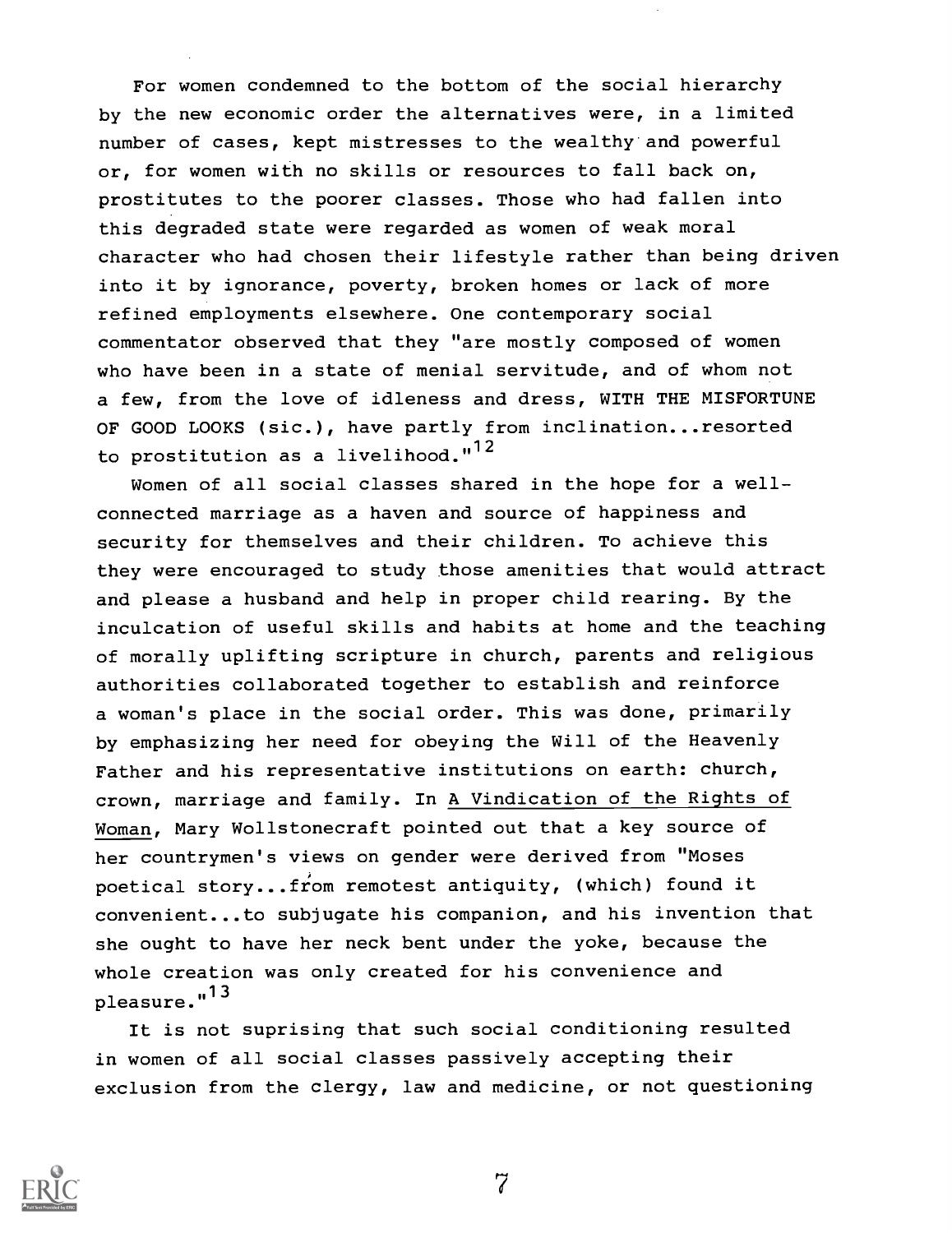why the commercial and craft guilds and the educational institutions such as the Grammar Schools, Public Schools (Eton, Harrow, Rugby, etc.), as well as Cambridge and Oxford Universities, were closed to them.

Such attitudes were supported by laws condemning women as, essentially, chattels. Wollstonecraft noted that "the laws respecting women...make an absurd unit of a man and his wife; and then, by the easy transition of only considering him as responsible, she is reduced to a mere cipher."<sup>14</sup> Accordng to the renowned English jurist of the time, Sir William Blackstone: "Husband and wife are one person in the law; that is, the very being or legal existance of the woman is suspended during marriage...."<sup>15</sup> For centuries English Common Law mandated that whatever property a woman inherited became the property of her husband, leading to the multiplication of many Hogarthian scoundrels throughout the land and at all social levels. Such was the food for many a contemporary novel.

Under the ancient laws of primogeniture, parental wealth fell to the eldest son of the family. Or, as Wollstonecraft dramatically described it: "The younger children have been sacrificed to the eldest son; sent into exile or confined in convents, that they might not encroach on what was called, with shameful falsehood, the family estate."<sup>16</sup> Thus, in "Merry Old England," women were not only hobbled by their precarious social status and financial vulnerability, but they were denied by law and masculine authority any opportunity to pursue a meaningful education that might lead to independence through a rewarding and distinguished livelihood. "What," asked Mary Wollstonecraft, "have women to do in society?" "...but to loiter with easy grace; surely you would not condemn them all to suckle fools and chronicle small beer! "No." "...How many women thus waste life away the prey of discontent, who might have practiced as physicians, regulated a farm, managed a shop, and stood erect, supported by their own industry...if they were educated in a more orderly manner.., which might save many from common and legal prostitution."<sup>17</sup>

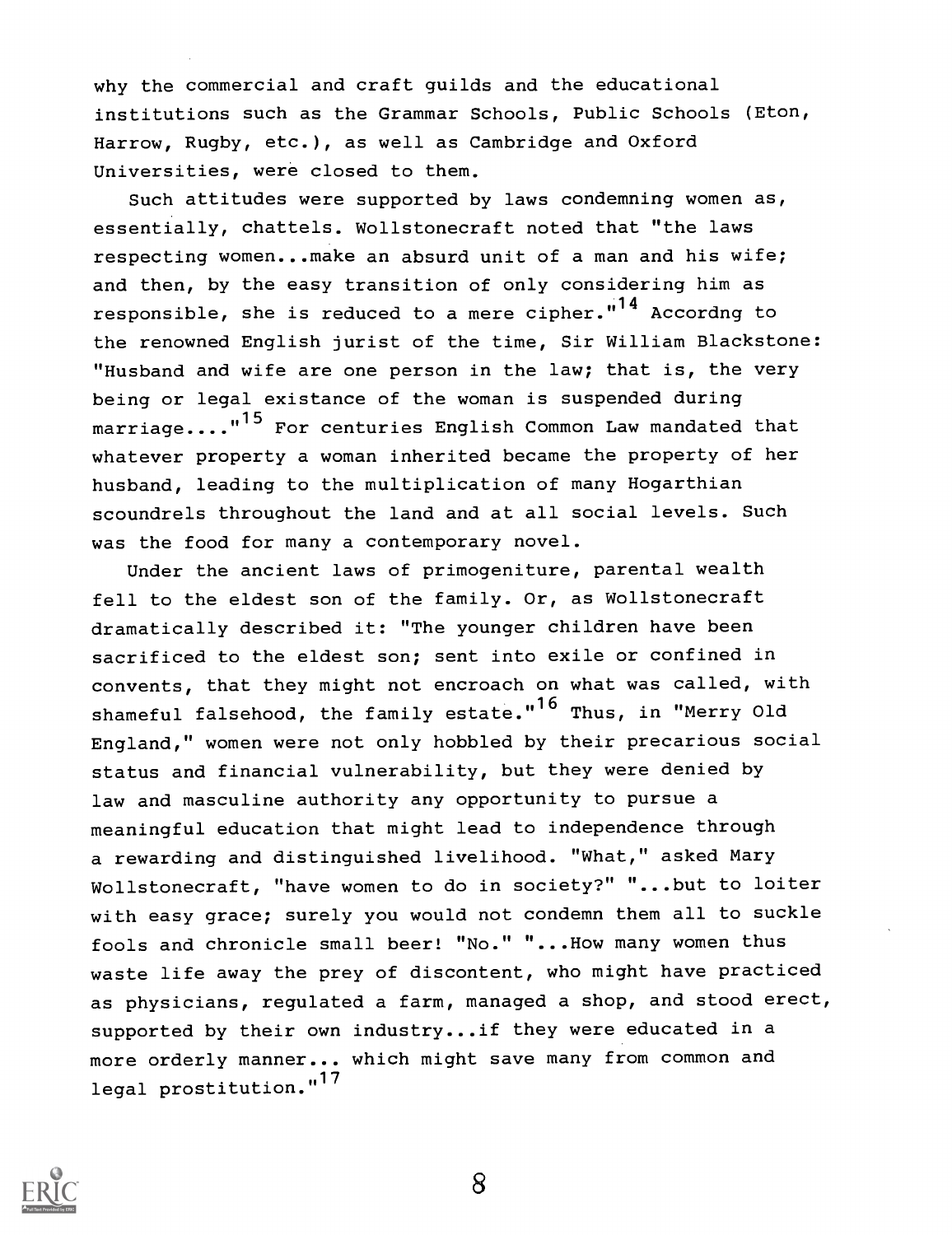### MARY WOLLSTONECRAFT'S FAMILY BACKGROUND

Mary Wollstonecraft was luckier than most women born in the midst of England's gilded Georgian Age. From all accounts her family was solidly rooted in London's prosperous merchant class and loyal to the Church of England. Mary's father, Edward John, born in 1737 (?), was the eldest surviving son of a successful master silk weaver from the Spitalfields working-class section of East London who specialized in the production and marketing of silk hankerchiefs. Primarily due to its elegance and expense, finished silk cloth was particularly appealing to the upper classes. Silk weaving production, however, was a somewhat risky but generally profitable business in spite of the fickleness of changing fashions, and a dependence on foreign sources for raw silk. Although factory machinery for "throwing" raw silk into thread was available, silk production in Spitalfields was primarily a cottage industry made profitable by the profusion of cheap Irish immigrant labor working and living under conditions that, from time to time, led to violent social unrest. <sup>18</sup>

Mary Wollstonecraft's grandfather, of Irish descent, proved to be an astute businessman who was able to accumulate a considerable amount of capital. Upon his death, in 1765, Mary's father, Edward John, inherited a major share of his estate. The legacy included ten thousand pounds sterling and a block of London income producing property; a sufficient amount of wealth for assuring the family's future financial security, if prudently handled.

Mary's father had served the usual seven years as an apprentice in the family business, from approximately the ages of thirteen to about twenty, a common practice for passing on the trade to the next generation. In the year prior to completing his apprenticeship in 1757, Edward John married young Elizabeth Dickson "of good family" originally from the Atlantic seaport town of Ballyshannon, Ireland, where her family were "supposed

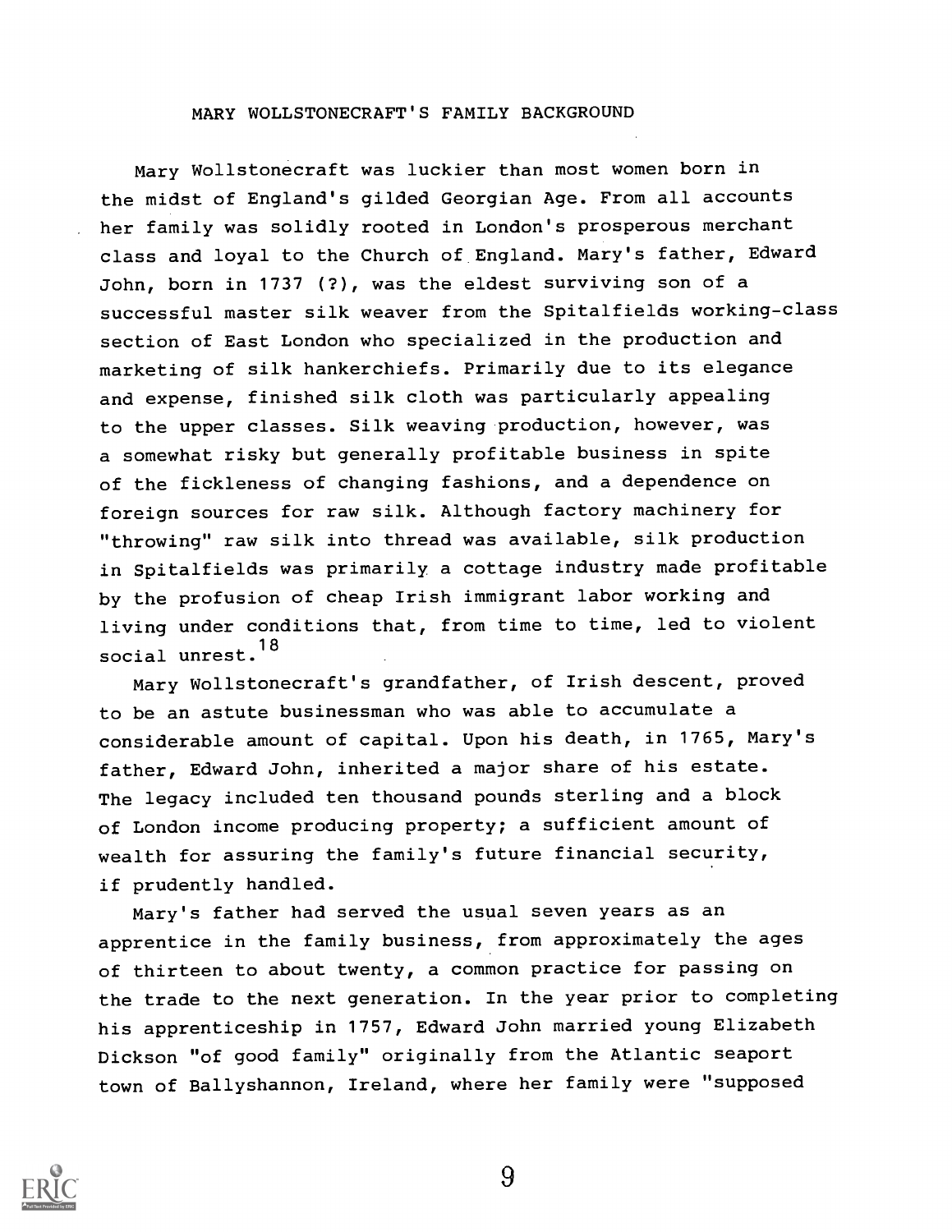to have been engaged in the wine trade."<sup>19</sup> in that same year, Mary's eldest brother, Edward, known afterwards as "Ned", was born, followed by the birth of Mary, in London, on April 27, 1759, the year prior to the accession of King George III to the English throne. <sup>20</sup>

The king's long reign (1760-1820) would become identified with a socially volatile but generally auspicious and expansive era in English history in spite of failures, such as the loss of the American colonies. The year 1763, when Mary Wollstonecraft was four years of age, marked the end of the Seven Years War in which England, by the Treaty of Paris, emerged in command of a worldwide colonial empire and a leader in trade and commerce. The reestablishment of foreign trade, following the end of hostilities, however, resulted in an economic decline of the English silk industry from increased international competition. Such unfavorable business conditions may have encouraged Mary's father to leave the family trade and instead, pursue the life of a gentleman farmer, near London. This was not particularly unusual. As one social historian observed: "Many of the older gentry had been displaced by nouveaux-riches who aspired to leave the plebeian purlieus of Cheapside and Billingsgate for the more refined air of a not-to-distant countryside. "21 Edward John may have concluded that the accumulation and profitable cultivation of land would not only provide him and his growing family with sufficient income but also offer them the enhanced social class distinctions of the landed gentry. Landed wealth was still regarded in England as more socially acceptable than the acquisition of any crass profits obtained from commercial or industrial toil.

Farming in the eighteenth century, however, was in the midst of an agricultural revolution largely brought about by land enclosure and by new scientific and technological innovations. The use of crop rotation, increased soil and seed productivity methods and selective livestock breeding required specialized knowledge and dedication in order to be successful in an occupation challenged by drought, disease and market

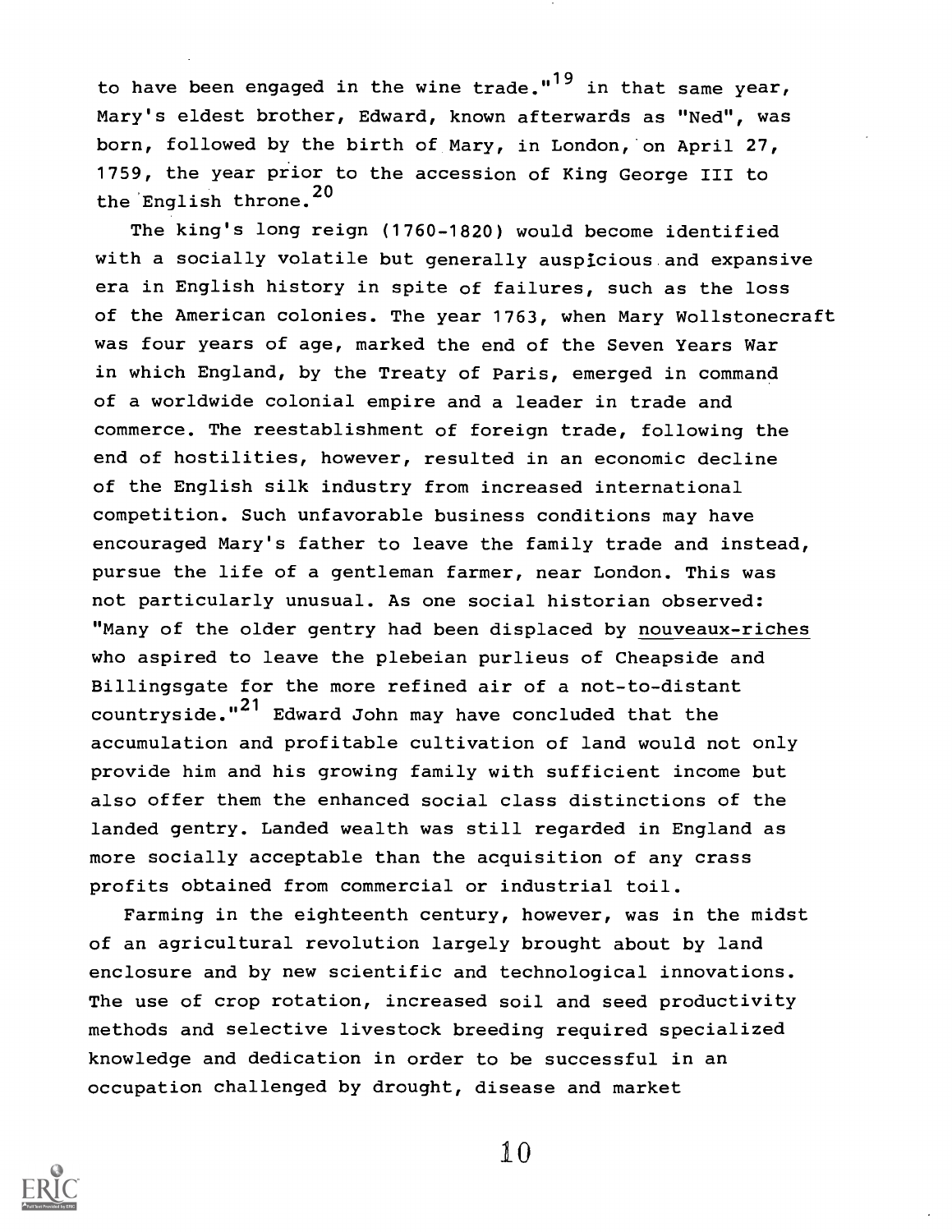fluctuations. There is no evidence that Edward John Wollstonecraft met any of the qualifications required to assure success in such a venture. <sup>22</sup>

By 1765, Mary's father had failed in the first two attempts at his farming enterprise in and near Epping Forest, just north of London. In that same year he moved his family to the town of Barking, east of London. Over the next few years the family would continue to grow, with the birth of Henry Woodstock in 1761, Elizabeth (Eliza), in 1763, Everina, in 1765, James, in 1768, and Charles, in 1770. While at Barking, the local tax rate records indicated the Wollstonecrafts were still financially comfortable and living in a "convenient house" near the socially prominent Gasgoyne family, one of whom "was a member of Parliament for several boroughs."<sup>23</sup>

### THE FORMATIVE YEARS IN BEVERLEY

In September of 1768, when Mary Wollstonecraft reached the age of nine her family moved once again, this time to the Yorkshire hamlet of Walkington in northern England, close by the town of Beverley. About three years later, the Wollstonecrafts finally settled in the comfortable Eastgate section of Beverley itself, surrounded by the natural beauty of the Yorkshire countryside that would inspire Mary's love of nature later reflected in the stories she wrote for children.

Edward John Wollstonecraft was probably attracted to Beverley because land might be purchased at a lesser price than similar property near London. The community served as an important hub of a highly productive industrial and agricultural region. In west Yorkshire the great industrial cities of Sheffield, Manchester and Leeds were sprouting up where in one's lifetime farms and forests had once covered the land. In Yorkshire's eastern parts, according to one observer, "the quantity of corn transferred at Beverley market is usually prodigious, standing as the town does, in the midst of an extensive corn country, and possessing facilities for communication with every part

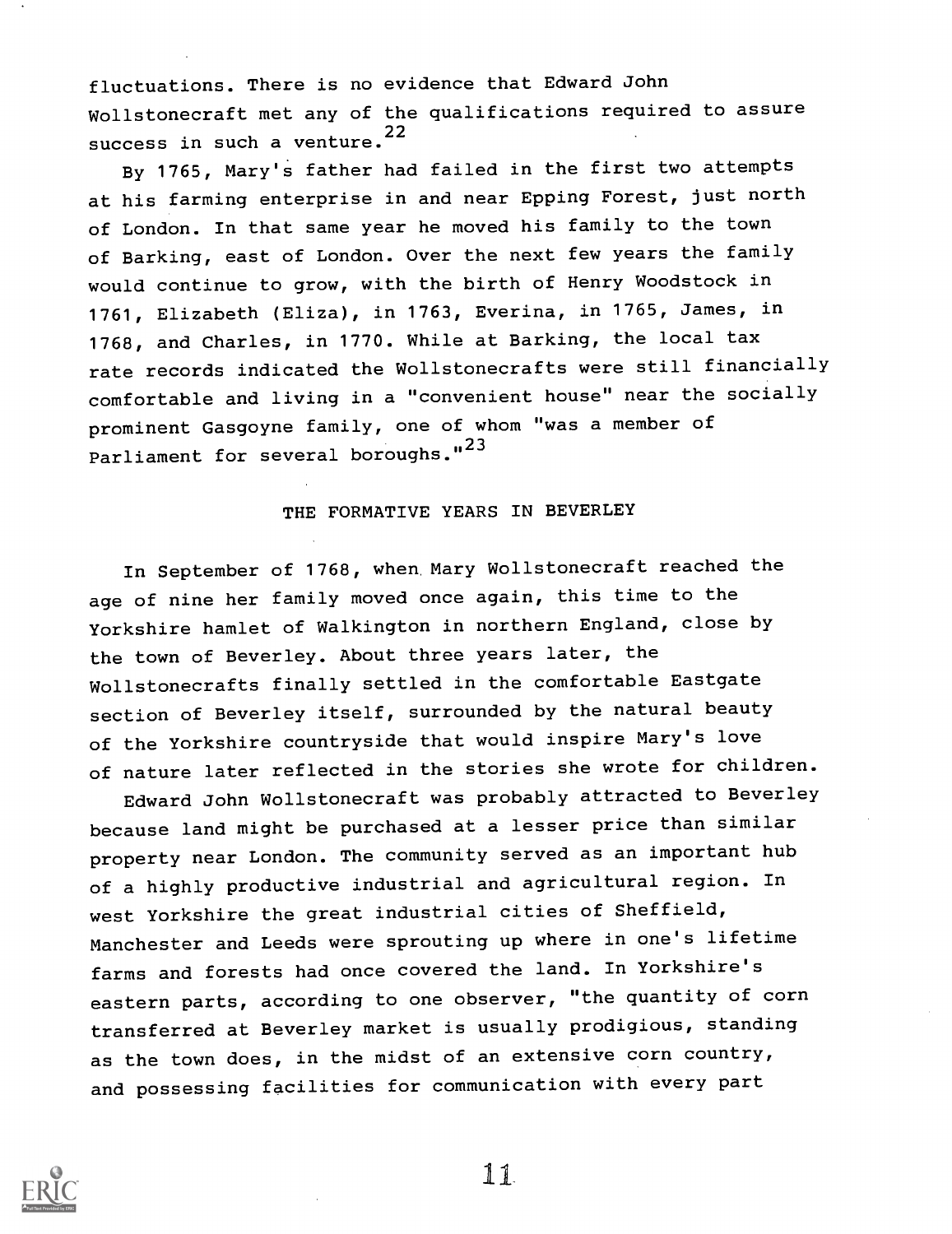of the Kingdom...."<sup>24</sup> Most of Beverley's produce was delivered to the close-by seaport of Kingston-Upon-Hull, some seven miles to the south. The city of Hull, located on the Humber river and estuary leading to the North Sea, has served as a major shipping port for Yorkshire's foodstuffs and raw wool to the rest of England and the Continent since the Middle-Ages.

Historically, this provincial mercantile center served various shipping interests, produced fine furniture and supported a number of other crafts and professions. It proudly indulged the Muses through its Restoration poet, Andrew Marvell. During the English Civil War the city closed its gates and defended itself against a Cavalier army supporting King Charles I. In 1759, William Wilberforce was born at Hull. Wilberforce became a leading slave abolitionist and parliamentarian who "succeeded in arousing the conscience of the British people to stop the slave trade in  $1807...$ ...<sup>125</sup>

In this stimulating environment Mary Wollstonecraft, during her six years at Beverley, matured into a precocious and lively adolescent helping her mother raise her other brothers and sisters. In the surrounding forests, fields and meadows of Mary's -"darling" Westwood a girl of her age and sensibilities could find an outlet for the high spirits of youth and an escape from the increasing gloominess of an unhappy home life. In Wollstonecraft's future writings on education she would emphasize the importance of physical activity and play for childrens' mental and physical health.<sup>26</sup>

At home, Mary's life was being overshadowed by signs of the family's ultimate disintegration. As her father's quixotic obsession to achieve the status of a country gentleman eluded him, his excessive drinking and bullying of his wife and children was becoming a serious problem. "It is almost needless to tell you that my father's violent temper and extravagant turn of mind was the principal cause of my unhappiness and that of the rest of my family," $^{27}$  Mary confided, years later, to her friend, Jane Arden. Willaim Godwin noted that "the conduct he pursued towards members of his own family was one of the same kind as

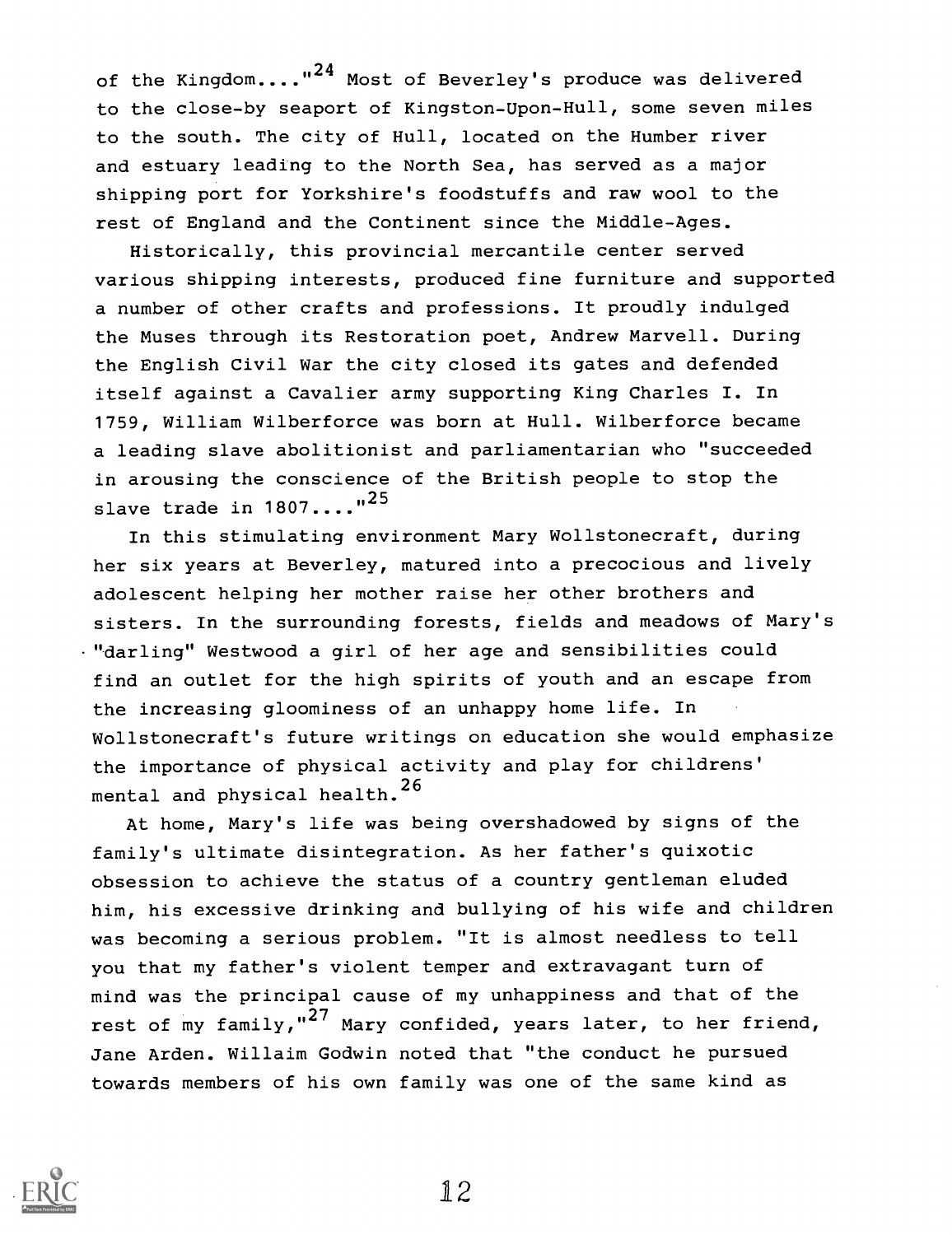that he observed towards animals. He was for the most part extravagantly fond of them; but when he was displeased, and this very frequently happened and for very trivial reasons, his anger was alarming."<sup>28</sup>

Beverley and surrounding Yorkshire, over the centuries had witnessed the coming and going of the ancient Celtic Parisii, the Romans, the Anglo-Saxons, the Danes and the Normans. At the height of its influence in the eighth century, the Archbishopric of York, some thirty miles north west of Beverley, rivaled Canterbury. At the invitation of Charlemagne, Alcuin of York (735-804) left his post at York's illustious cathedral school and served on the Continent as education advisor to the Emperor. With Charlemagne's support Alcuin helped initiate the long educational process that would lead to the ending of the Dark Ages.<sup>29</sup> A northern Yorkshireman, John Wycliffe (1320-1384) the Oxford professor and priest who helped supervise the translation of the Bible into English, presaged the Reformation by "open(ing) a vista for reason by attacking some of the most pernicious tenets of the church of Rome...."<sup>30</sup> Far ahead of his time, Wycliffe declared that England should end its subordination to papal authority.

Since the Middle-Ages, the great Gothic Minster and major pilgrimage shrine of St. John of Beverley (miracle-maker and Archbishop of York, 705-716), along with the Wednesday and Saturday markets, had attracted a motley assortment of humanity from as far away as London, almost two hundred miles south. The town's numerous inns and public houses provided lively hospitality that could satisfy a wide range of tastes. For those inclined towards more refined pastimes the Georgian style Assembly Rooms provided an elegant setting for dances, entertainments and public lectures. <sup>31</sup>

Traditional festivals such as the Midsummer and November fairs were often enlivened by "rough sports" such as bull-baiting, cock-fighting and bare-fisted boxing matches topped off by a full card of horse racing.  $32$  Beverley also, at times, attracted traveling acting troupes to its playhouse. In 1773,

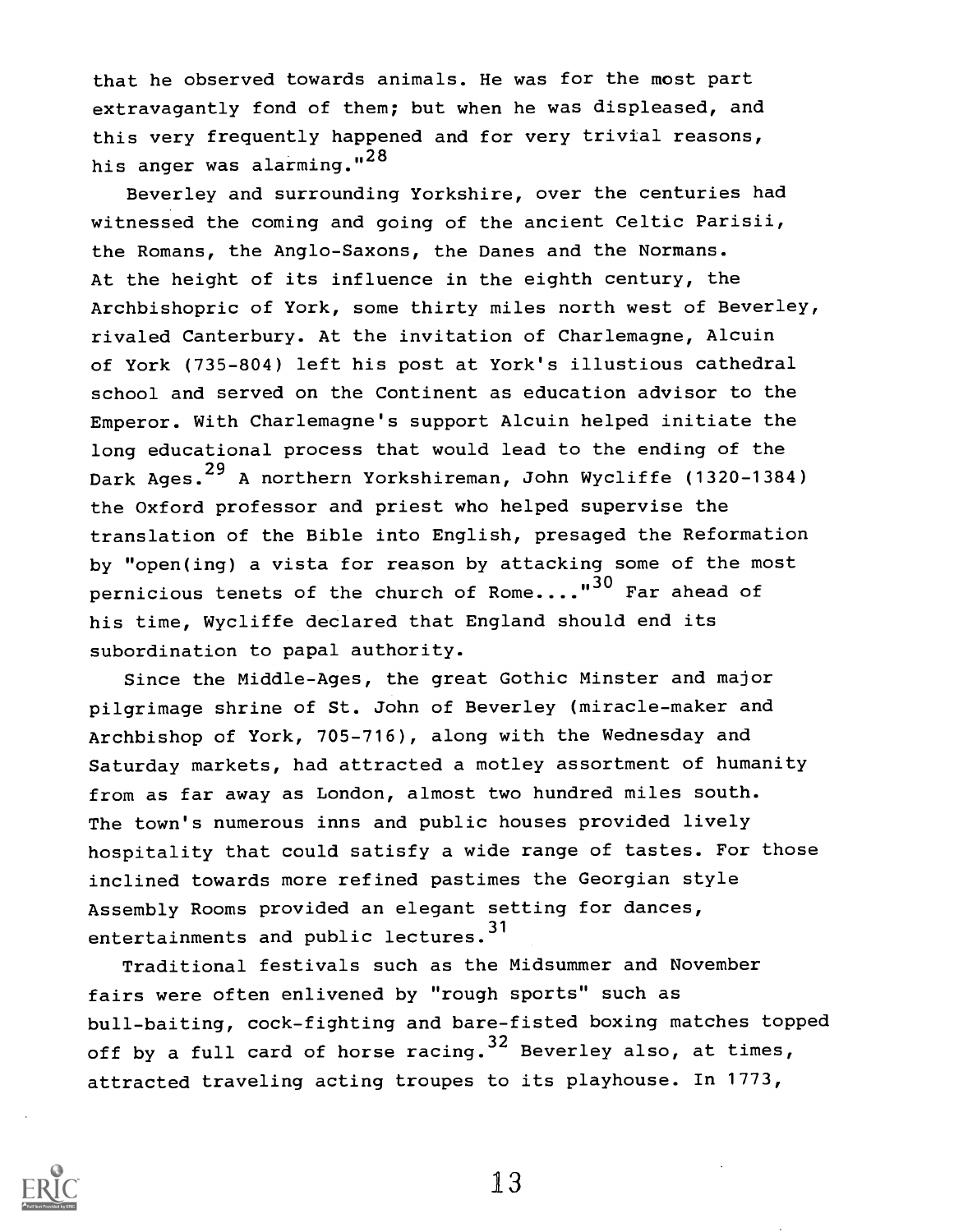when she had just turned fifteen, Mary wrote her closest friend, Jane Arden, that she planned to attend Robert Hitchcock's light comedy The Macaroni, an eighteenth century farce about a young English dandy affected by Continental manners. <sup>33</sup>

Surviving examples of Mary's letters from her early adolesence display a talent for composing poetry and sharing girlish tattle with her Beverley friends. A stanza from one of her more serious poems suggests young Mary's moralizing nature was already emerging:

I see the right, and I approve it too-1 blame the wrong and yet the wrong pursue. -To you good gods I make my last appeal Or clear my virtues or my crimes reveal If in the maze of fate I blindly run And backward tread those paths I ought to shun Impute my errors to your own decree, My hands are guilty, but my heart is free.  $34$ 

Her letters are laced with quotes and allusions drawn from English literature. Certainly she read much on her own, although a source of her knowledge and inspiration could have been the proximity of a local literary group, the "Driffield Bards", as Mary called them. The "Bards" included William Mason, a friend and biographer of the English poet, Thomas Gray.<sup>35</sup>

The limited schooling opportunities for girls in Mary's Beverley raises questions as to where Mary acquired her knowledge and wit like that shown in her thoughtful letters and clever repartees with her friends. Formal schooling in Beverley at the time, was primarily the responsibility of the ancient Grammar School for boys, grounded in a classical curriculum, suitable for acceptance into Cambridge or Oxford Universities but lacking any "modern" academic content. There was also a Charity school and its menial curriculum for boys and girls of impoverished families; a condition the Wollstonecrafts had not yet reached. Beverley probably had its share of Dame Schools, informally conducted in the home of a housewife with generally limited teaching competencies, but eager to add a few shillings to her

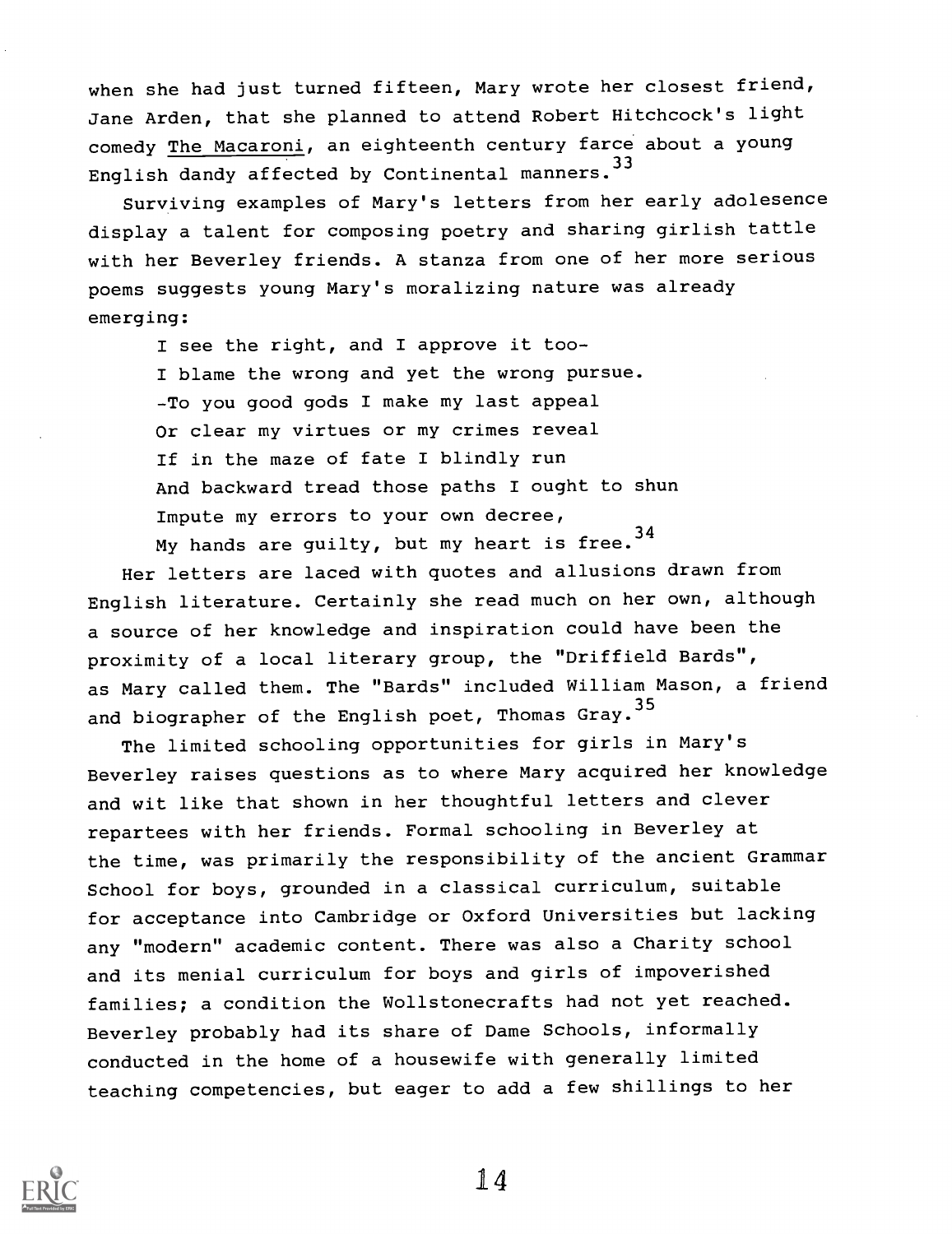larder. As a child, Mary may have received her basic instruction from her mother or the Wollstonecraft maid-servant, a common practice in those days.  $36$  If Mary did attend a specific "Day-School" in Beverley, she left no record of it.

Another source of Mary's informal schooling was more likely. through friendship with her Eastgate neighbor, Jane Arden, whom Mary characterized in her letters as a fellow "schoolmate". Jane and Mary were approximately the same age and attended the same Anglican church together. Jane, like her faher, John Arden, her older brother, James, and younger sisters, Ann and Elizabeth, would all become professional educators, eventually conducting lectures and operating academies in Bath and Beverley. The oldest brother, John, chose a career in medicine. Mary was quick to learn from such a remarkable family, as she would later draw lessons from her future friends including Fanny Blood, the Reverend Doctor Richard Price and her publisher, Joseph Johnson.

Through her contact with the Ardens Mary learned about some of the remarkable scientific and technological advances of the Enlightenment by sharing in the rational studies John Arden conducted for his children. In response to an astronomy demonstration from Arden, Mary good-naturedly asked Jane to "pray tell the worthy Professor, next time he is obliging to give me a lesson on the globes, I hope I shall convince him I am quicker than his daughter at finding out a puzzle, tho' I can't equal her in solving a problem...."<sup>37</sup> Such attention from Arden led Mary to write his daughter that "I shall always think myself under an obligation for his politeness to me."<sup>38</sup>

After the Wollstonecrafts moved into Beverley's respectable Eastgate, sometime after 1768, Mary could observe Jane Arden's family firsthand, noting the stark contrast between John and Dorothy Arden's warm devotion to their children and her father's cruel treatment of his own family. Mary regarded the elder Arden with admiring deference, telling Jane that "I have not the advantage of a master as you have." $39$  As exemplars, the Arden family would serve Mary well when, in later years, she addressed contoversial issues regarding education, gender and

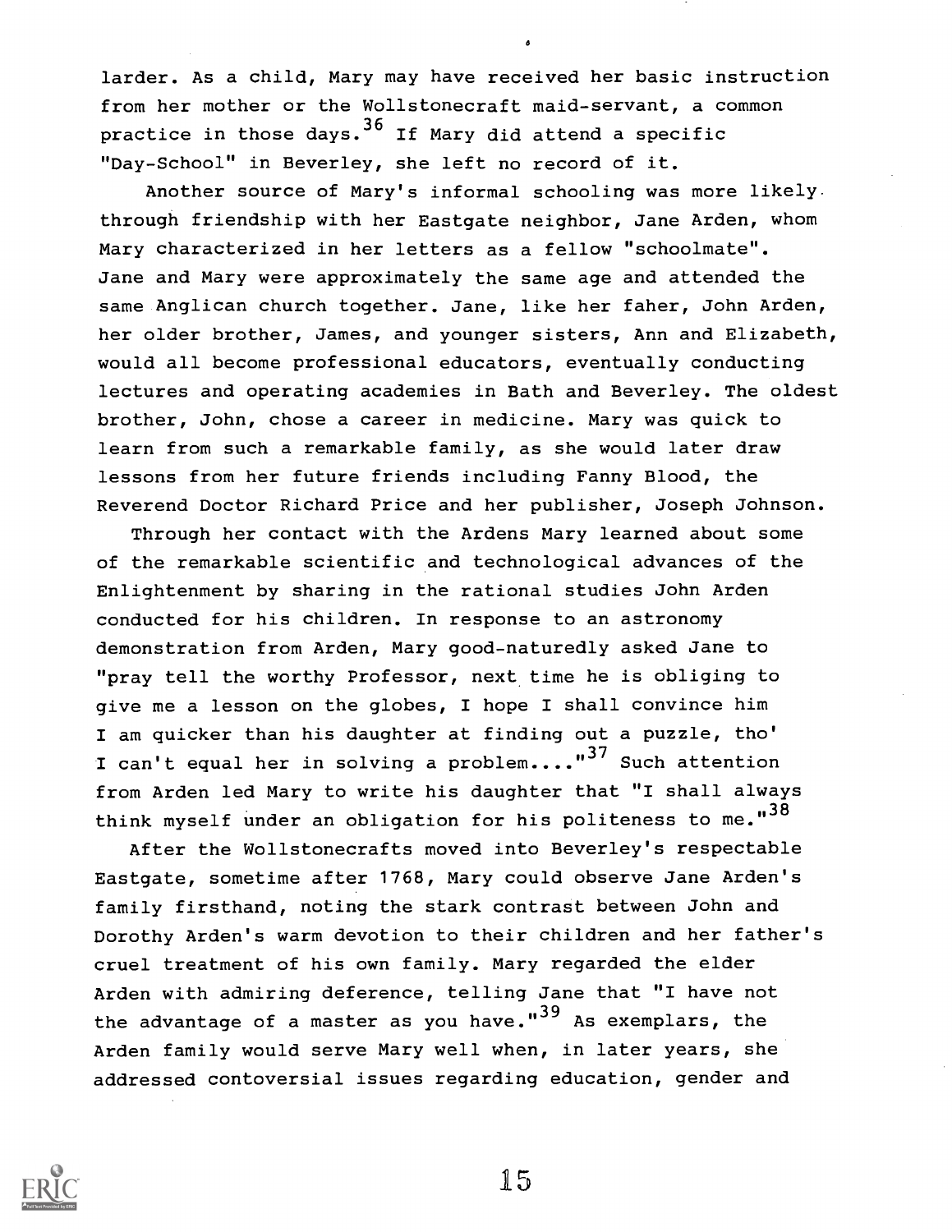family values.

During the time Mary knew "the Philosopher", John Arden was already an established and highly respected "Teacher of Experimental Philosophy," traveling and lecturing in the growing Midlands industrial cities such as Leeds, Birmingham, Sheffield, Manchester, Liverpool and the aristocratic resort city of Bath. At Bath, Arden demonstrated "Dr. Priestley's new experiments upon different kinds of air.., in an elegant lecture room, fitted up for that purpose at his house on St. James Street."<sup>40</sup> Arden also advertised that "Young Ladies and Gentlemen (i.e. boys and girls) may be taught at home or at his house, Geography, the Elements of Astronomy, Use of the Globes and Maps-."<sup>41</sup> John Arden's familiarity with Joseph Priestley's chemical experiments reflects a keen intellectual knowledge of the latest discoveries in science. In 1770, Arden, along with many Fellows of the Royal Society, including Benjamin Franklin, subscribed to Priestley's publication on the history of experimental science. <sup>42</sup>

By the middle of the eighteenth century, the dramatic science presentations of popular traveling lecturers such as John Desaguliers, James Ferguson, Francis Hauksbee and William Whiston, all proponents of the "new" Newtonian physics, had become the rage in London and the provinces. From almost daily scientific and technological discoveries there was a growing public belief that the previously uncontrolled forces of nature might be ultimately harnessed for the benefit of humankind. Such a revelation aroused in all social classes a fascination with demonstrations of natural phenomena. Members of the aristocratic elite, such as John Stuart, the Third Earl of Bute, proudly displayed his cabinet of scientific instruments, "... considered one of the most complete in Europe,"<sup>43</sup> to personal friends and public alike.

The lecture-demonstrations and the supporting equipment in the science apparatus cabinets were intended to present a wide range of physical principles drawn from mechanics, astronomy, geography, hydrostatics, pneumatics, optics and electricity.

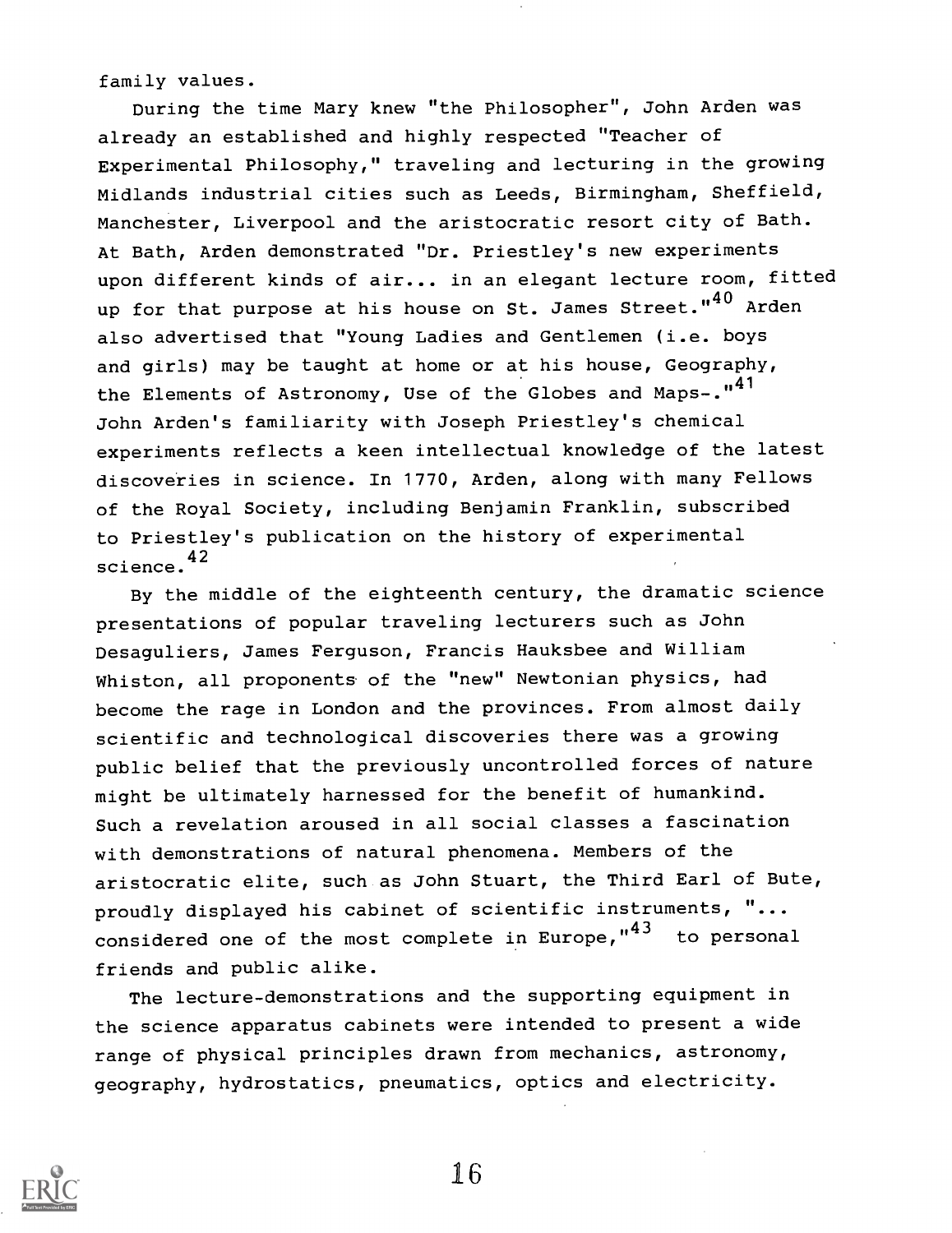It was the electrical experiments that particularly caught the public imagination.<sup>44</sup> In 1752, under Buffon's supervision, one of Benjamin Franklin's electrical experiments was carried out in Paris, with electrifying results. Shortly thereafter, John Canton, a noted science lecturer repeated the experiment in London, and thereby helped earn Franklin membership in the Royal Academy. <sup>45</sup> Some years later, Mary Wollstonecraft's daughter, Mary Shelley, painted a less than sympathetic picture of electrical experimentation in her immortal: FRANKENSTEIN; OR THE MODERN PROMETHEUS.

John Arden was one of a number of popular science educators who were direct descendents of pioneer scientists noted for their public demonstrations of scientific discoveries and technological innovations. Some of these included Galileo, Robert Boyle, Christian Huygens and the Bernoullis. Professional science educators, like Arden, helped stimulate the creation of modern adult education, particularly among the industrialized working classes eager to master the new technical knowledge and skills.

John Arden began his teaching career as a young schoolmaster at Heath Academy near Wakefield, in West Yorkshire's industrial Midlands. He taught a range of subjects, including natural philosophy (physics). The academy was jointly established, about 1740, by John Gargrave, an astronomer and mathematician, educated by his schoolmaster uncle, and John Randall, "a well-known agriculturalist" and graduate of Cambridge University. The school boarded boys from approximately seven to fifteen years of age, offering them a "modern" curriculum emphasizing science and mathematics. <sup>46</sup>

In 1757, following the closing of the Academy, John Arden was engaged by William Constable (1721-1791), the squire of Burton Constable Hall, near Beverley, as a "demonstrator" of his static electricity apparatus. William Constable, like his father and half-brother, exemplified a new breed of enlightened aristocrat dedicated to the study of "natural" and "experimental philosophy" and the botanical sciences. In 1775, on the recommendation of the eminent naturalist, Sir Joseph Banks,

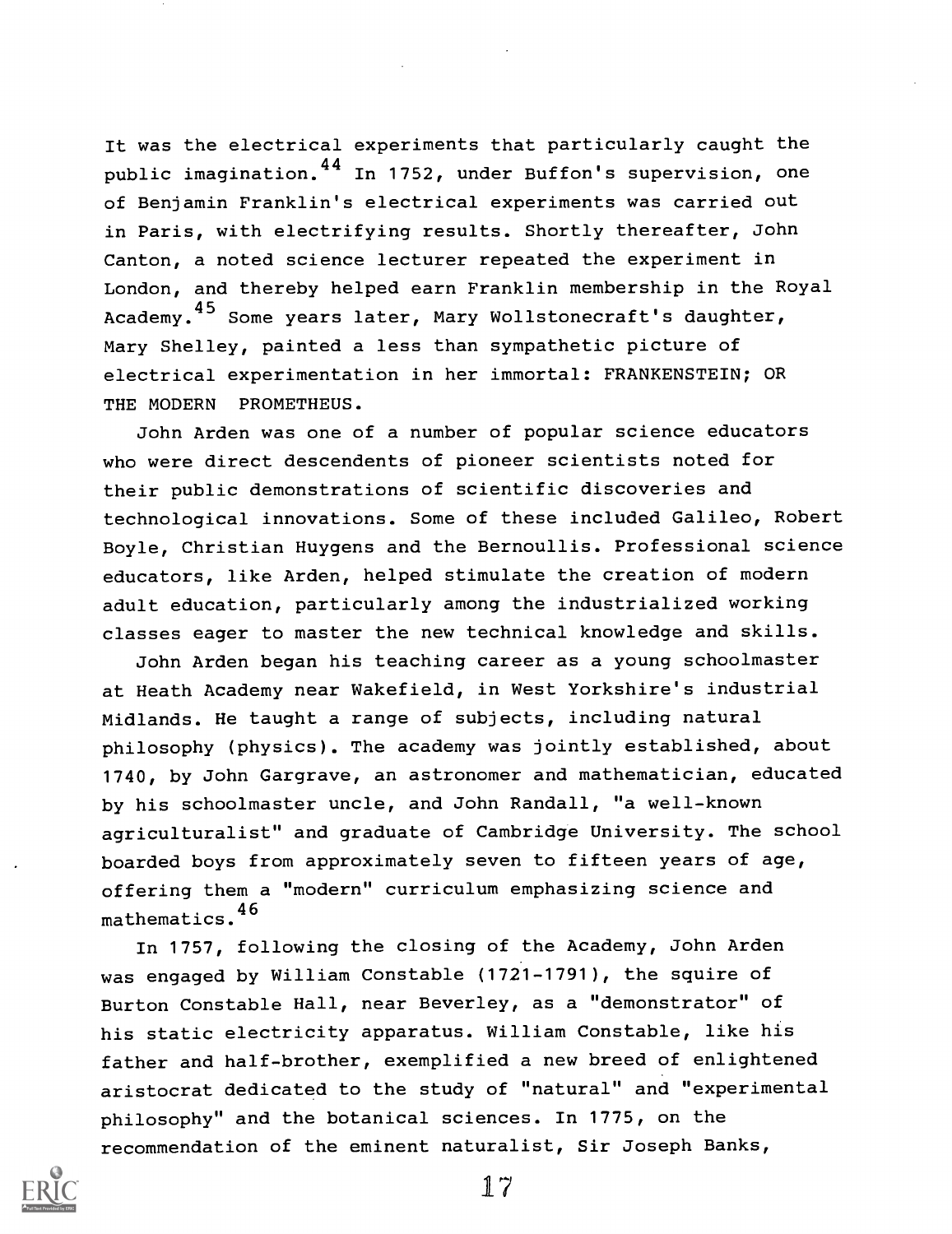Constable was elected a Fellow of the Royal Society for his scientific contributions, including his pioneering work in helping establish modern Linnaean botanical taxonomy in England. At about this time, Constable and several other prominent Yorkshiremen, contributed funds to help underwrite Joseph Priestley's experimental research. <sup>47</sup>

By their loyalty to the Catholic faith, however, the wealthy Constables were barred from holding any public offices or attending English universities. As a result, William Constable completed his studies at the Catholic college in Douai, France, where he developed a special interest in science. After his graduation, Constable completed three "Grand Tours" of the Continent, meeting important figures of the Enlightenment, including on several occasions, Jean Jacques Rousseau. On his travels Constable collected science demonstration apparatus, geological specimens and zoological exhibits for display in his library, noted for its fine collection of scientific publications. The Squire also purchased rare botanical samples for cataloging and planting in his estate's extensive gardens.<sup>48</sup>

John Arden's experience in teaching physics using demonstration apparatus made him a versatile asset to Constable's staff. Arden helped supervise the purchase and construction of various scientific instruments by craftsmen in Beverley, Hull, York and London. He also constructed his own scientific apparatus, including an "electrical orrery" one of which he would later operate and explain to a fascinated young Mary Wollstonecraft. Arden's travels and growing expertise as a science lecturer-demonstrator led him, eventually, to strike out on his own, with great success.

In spite of his busy traveling lecture schedule, the former schoolmaster not finding Beverley's available schooling up to his standards, educated the Arden children at home. It was not lost on Mary that Jane Arden and her sisters were challenged with the same rational studies as their brothers. By the time Mary participated in some of the lessons with Jane and her sisters, the two older sons, John, Jr., and James were already

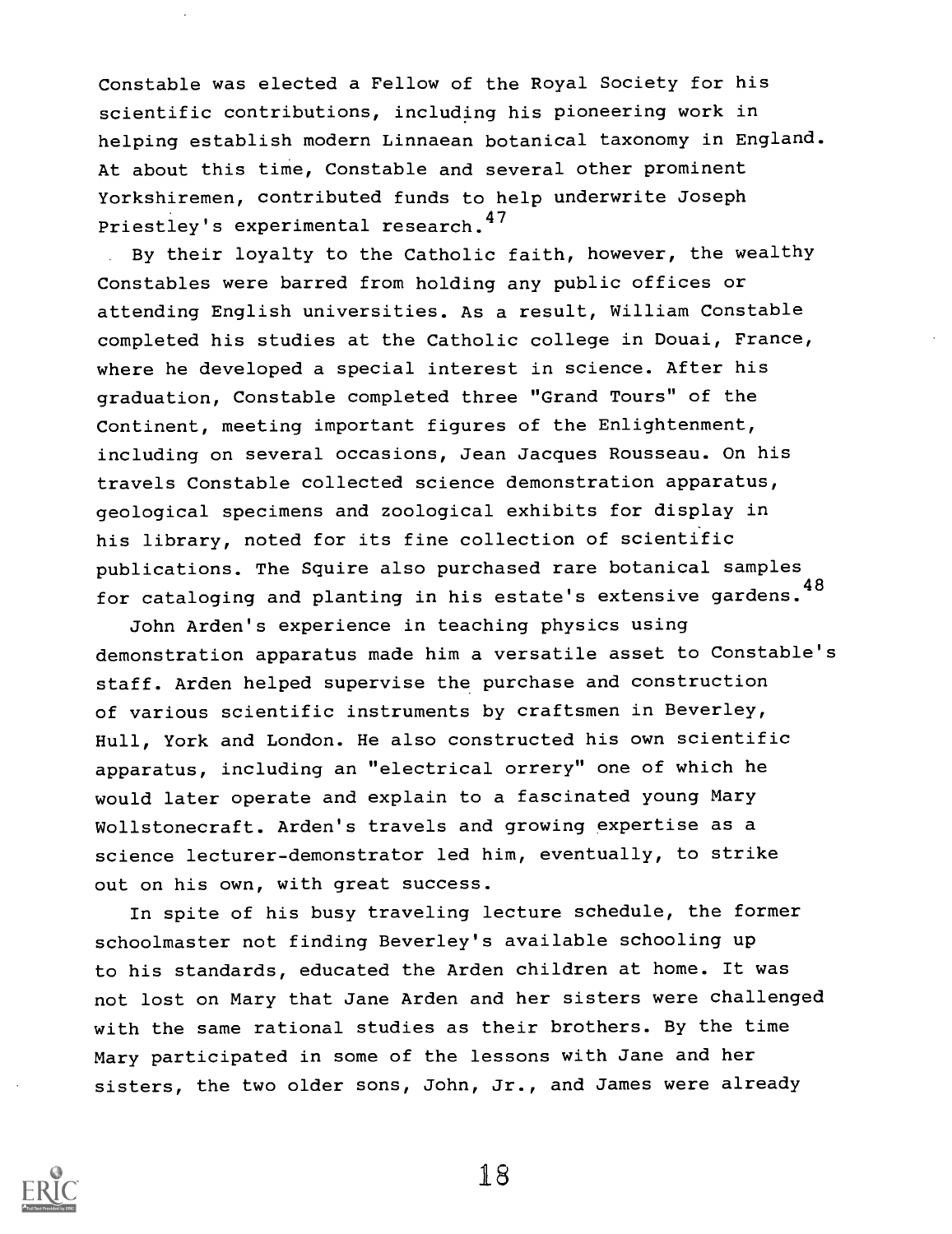well prepared to move on to more advanced studies at St. George's Hospital in London and Oxford University.

In 1774, Mary Wollstonecraft's limited exposure to a rational education came to an abrupt end. Her father once more uprooted his family and their possessions, transporting them two hundred miles over rough country roads to Hoxton, a seedy suburb of London. For several more years, Mary would struggle with family entanglements before she could set out on her own troubled but independent path.

An early attempt by Mary to achieve independence through the establishment of a school at Newington Green, north London, in 1783, was probably inspired by the success of the Arden sisters' "New Academy of Female Education", opened at Bath, in 1781.<sup>49</sup> Although her own school eventually failed, the experience strengthened Mary's determination to seek out new opportunities for achieving her future independence.

In the ensuing years, members of the Arden family pursued their own successful careers. John Arden,Jr., became a prominent physician who eventually returned to Beverley and served as the town's mayor for a number of years. James followed in his father's footsteps as a science demonstrator-lecturer following his graduation from Oxford. The Arden sisters joined together and conducted successful academies of "Female Education" in Bath and Beverley for a number of years; in her later life, Jane wrote and published several elementary school textbooks $\cdot^{50}$ 

One of the lessons Mary Wollstonecraft learned from her close relationship with the Arden family was the initial understanding that women were capable of a rational education and that such an education could play a useful role in achieving their future independence. In her later writings she demanded that women be given the choice to study along with men the same curriculum that might assure them all a respectable living in economically rewarding professions and careers; this was at the core of Mary Wollstonecraft's social and educational agenda.

> It is plain from the history of all nations, that women cannot be confined to merely

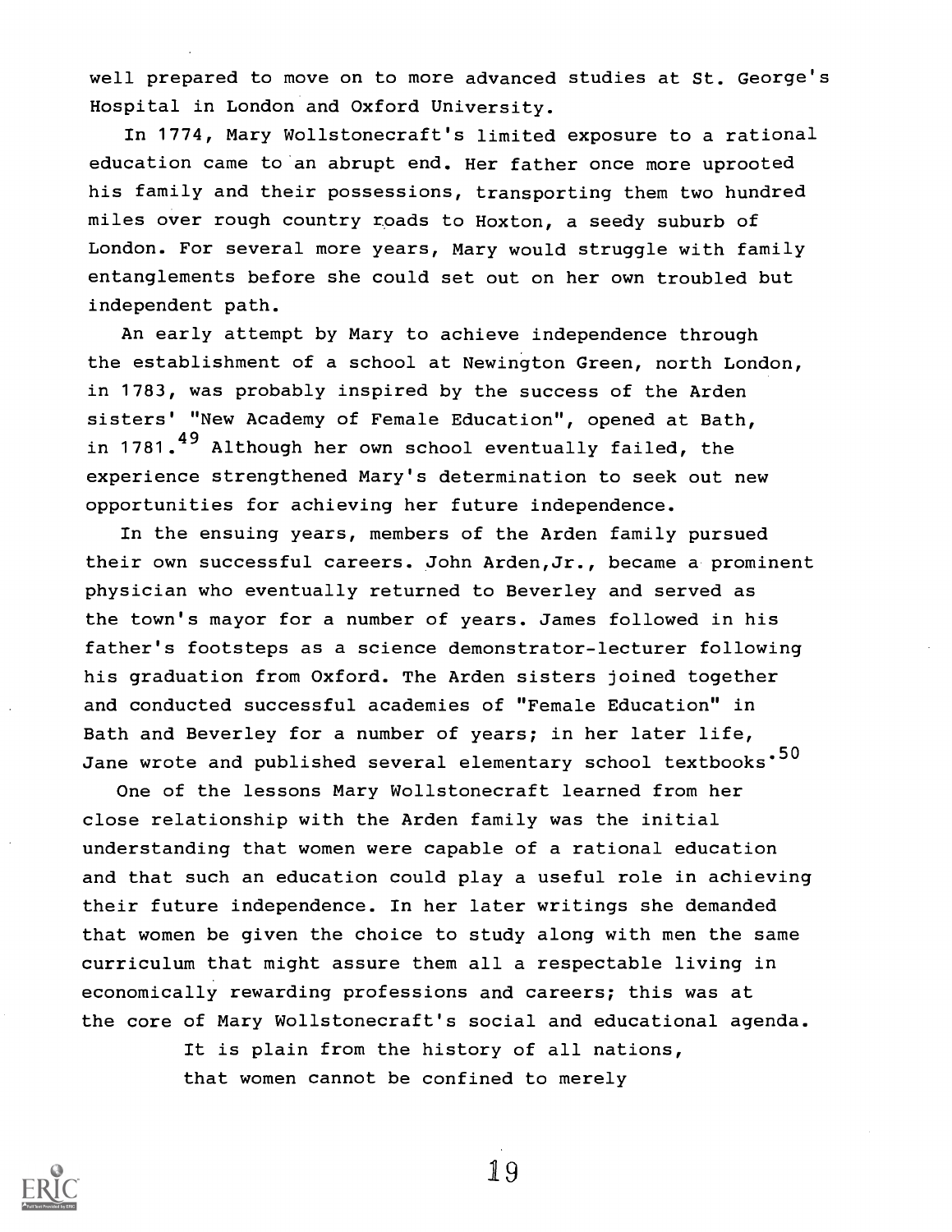domestic pursuits, for they will not perform family duties, unless their minds take a wider range, and whilst they are kept in ignorance they become in the same proportion the slaves of pleasure as they are the slaves of man. (A VINDICATION OF THE RIGHTS OF WOMAN, 1792)<sup>51</sup>



 $\bar{?}$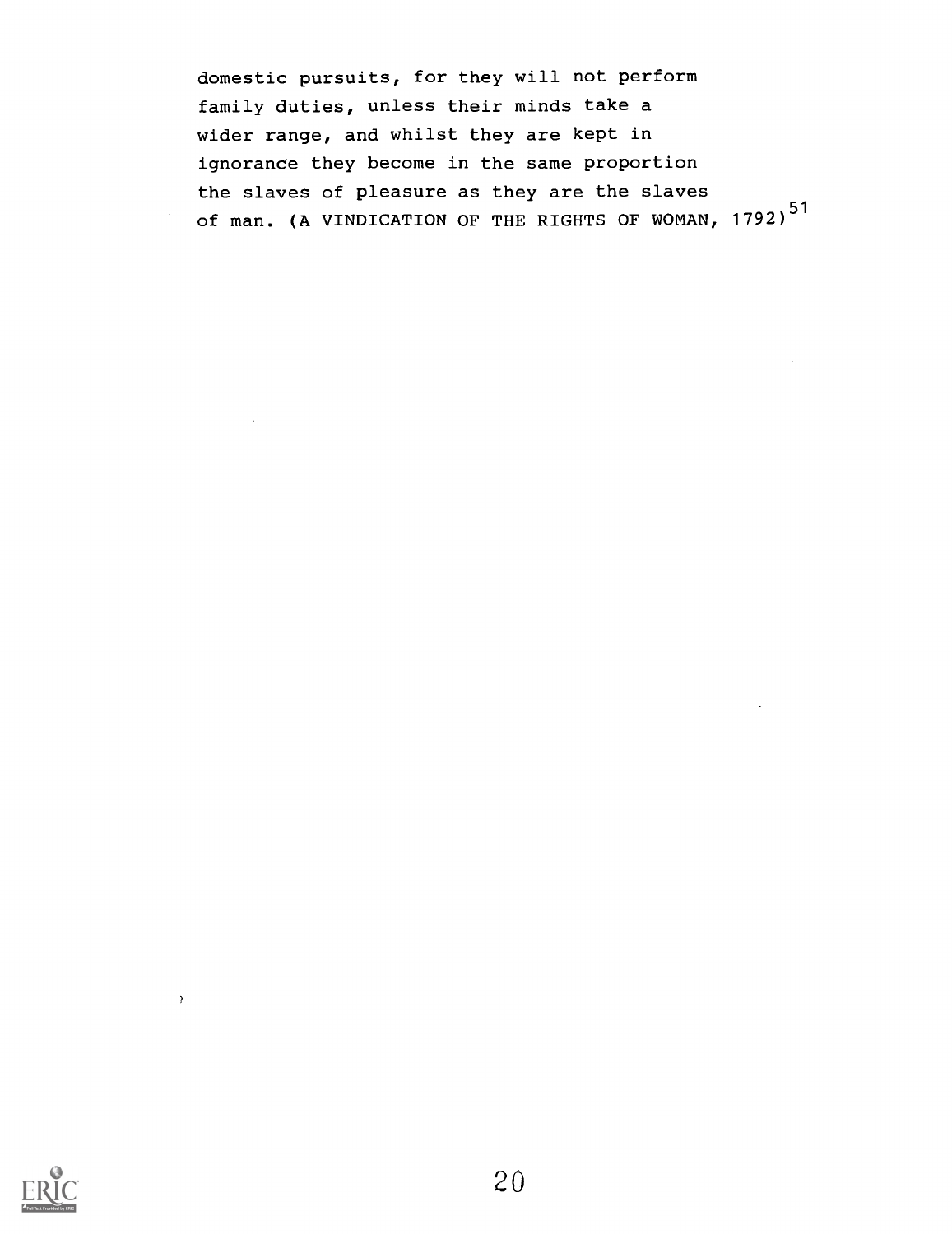The Life and Times of Mary Wollstonecraft, The Formamative Years: 1759-1797

#### BIBLIOGRAPHY

- 1. Mary Wollstonecraft, A Vindication of the Rights of Woman (London: Joseph Johnson, 1792), 105.
- 2. Ibid., 287.
- 3. Ibid., 175.
- 4. Ibid., 104.
- 5. Dorothy Gardiner, English Girlhood at School (London: Oxford University Press, 1929), 358.
- 6. D.W. Sylvester, Educational Documents: 800-1816 (London: Methuen and Co., 1970), 170-171.
- 7. Ibid., 173.
- 8. Ibid., 253.
- 9. Wollstonecraft, A Vindication of Woman, 289.
- 10. lid., 131.
- 11. Bridget Hill, The republican Virago: The Life and Times of Catharine Macaulay, Historian (Oxford: Clarendon Press, 1992), 8-9.
- 12. Patrick Colquhoun, A Treatise on the Police of the Metropolis, 7th Edition (Montclair, New Jersey: Patterson Smith, 1969), 339.

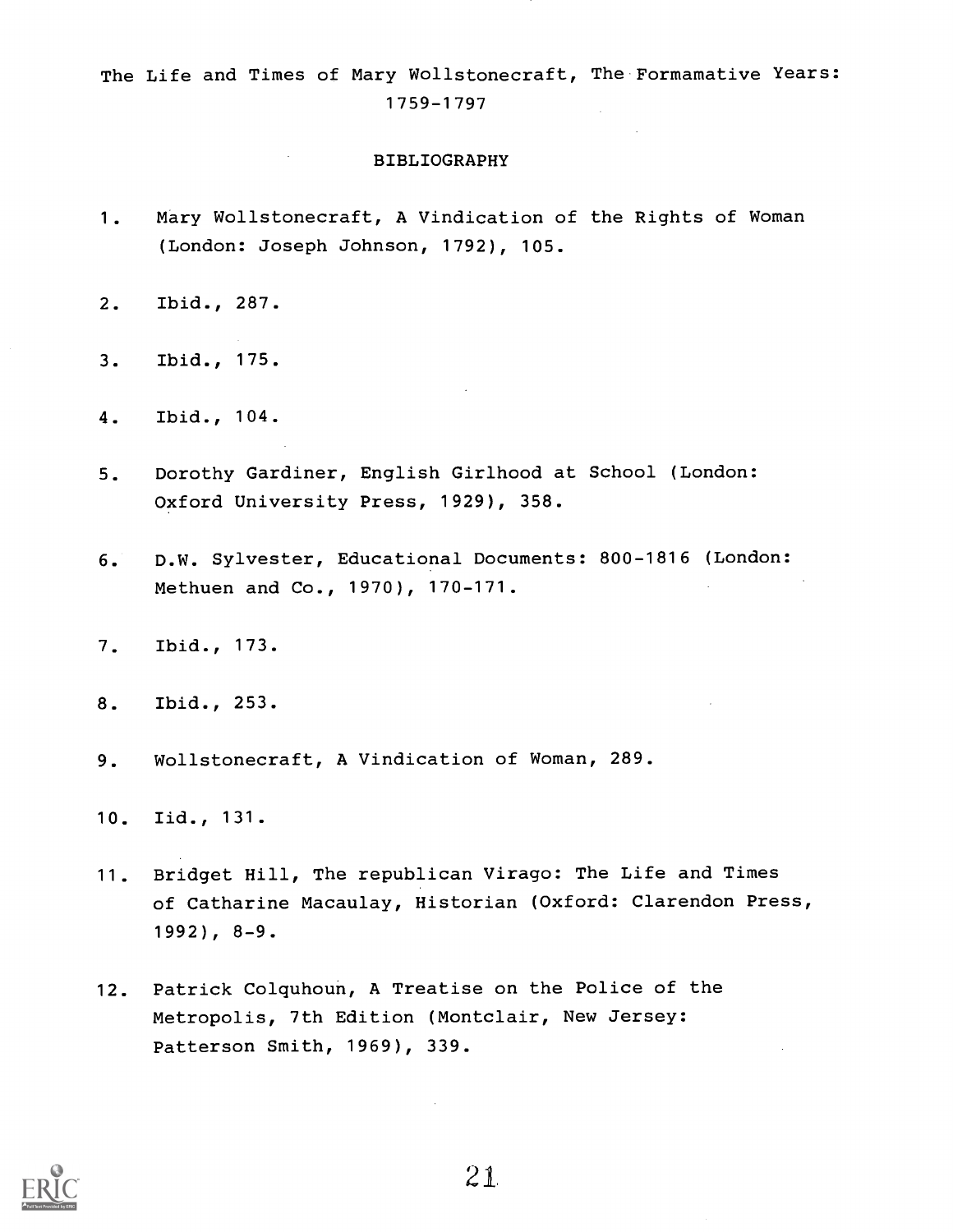13. Wollstonecraft, A Vindication of Woman, 109.

14. Ibid. 257.

- 15. William Blackstone, Commentaries on the Laws of England (London: 1789)
- 16. Mary Wollstonecraft, A Vindication of the Rights of Men (London: Joseph Johnson, 1790), 46.
- 17. Wollstonecraft, Vindication of Woman, 260-263. Ibid. 260-263.
- 18. George Rude, Hanoverian London, 1714-1808 (Berkeley and Los Angeles: University of California Press, 1971), 183-204. Also, for a general history of the English silk industry, see: Sir Frank Warner, The Silk Industry of the United Kingdom (London: Drane's Dangeld House, 1912).
- 19. Hugh Allingham, Ballyshannon (Londonderry: James Montgomery, 1879), 83.
- 20. Claire Tomalin, The life and Death of Mary Wollstonecraft (New York: Harcourt Brace Jovanovich, 1974), 301-304. \*Endpapers contain the Wollstonecraft family tree.
- 21. G.E. Mingay, The Gentry: The Rise and Fall of a Ruling Class (London: Longman, 1976), 7.
- 22. J.H. Plumb, England in the Eighteenth Century (Harmondsworth, England: Pelican Books, Ltd., 1972), 82-83. See also: T.K. Derry and Trevor I. Williams, A Short History of Technology (Oxford: The Clarendon Press, 1960), 69-74; 668-679.

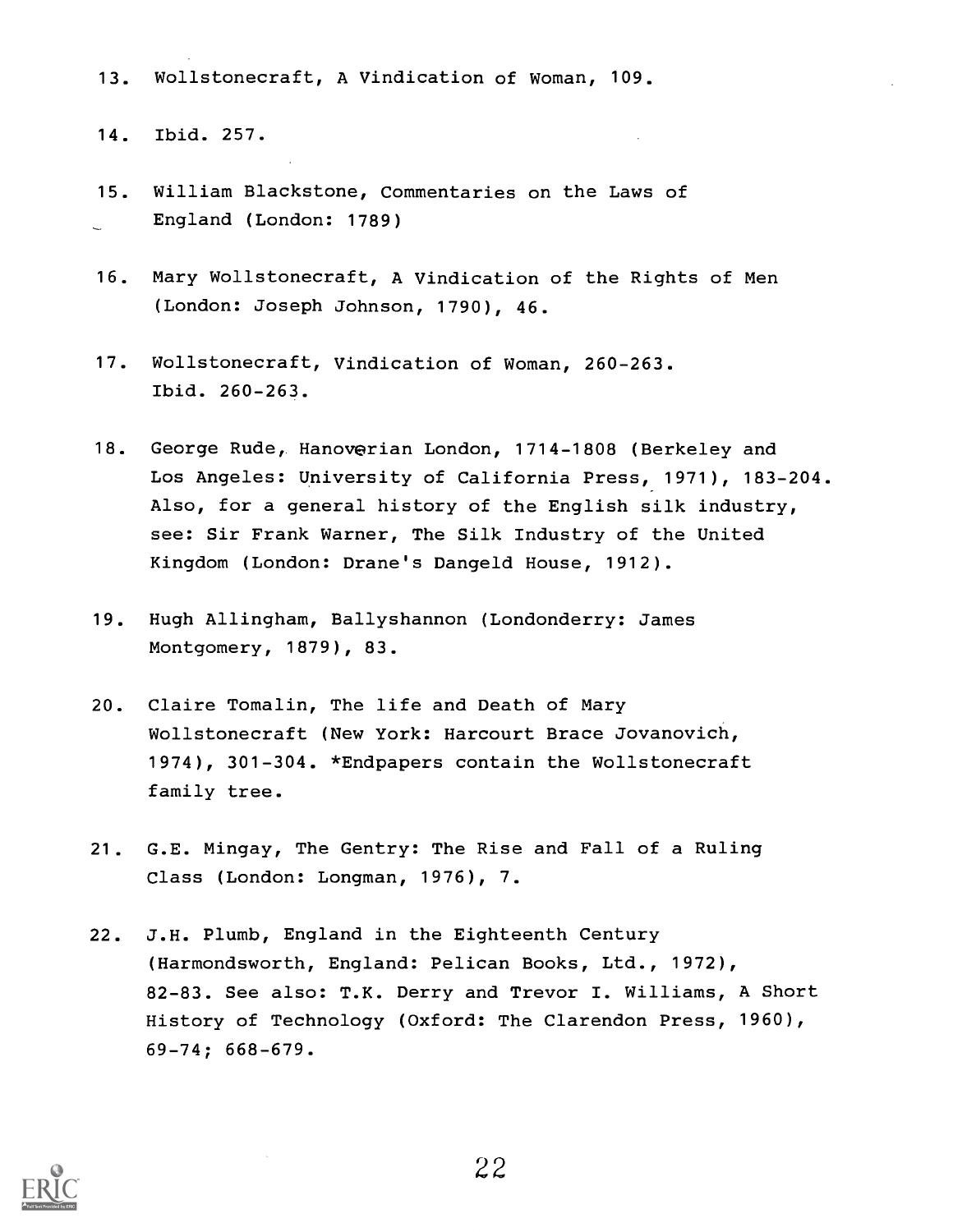- 23. William Godwin, Memoirs of Mary Wollstonecraft (New York: Gordon Press, 1972), 13-14.
- 24. George Oliver, The History and Antiquities of the Town and Minster of Beverley, in the County of York (Hull), 1829), 292.
- 25. Edward Baines, History, Directory and Gazetteer of the County of York (Leeds: Leeds Mercury, 1823), 225-257.
- 26. Wollstonecraft, A Vindication of Woman, 286-287.
- 27. Kenneth Neill Cameron, Ed., Shelley and His Circle, 1773-1822, Vol. II (Cambridge, Mass.: Harvard University Press, 1961), 965.
- 28. Godwin, Memoirs, 11.
- 29. Harry Good, A History of Western Education, Third Edition (London: Macmillan, Ltd., 1969) 75-76.
- 30. Wollstonecraft, Vindication of Men, 17
- 31. C.B. Elrington, Ed., The Victoria History of the Counties of England, Vol. VI (London: Oxford University Press, 1989), 131-132.
- 32. Jan Crowther, Beverley in Mid-Victorian Times (Beverley, Yorkshire: Hutton Press, 1990), 121-122.
- 33. Cameron, Shelley and /his Circle, 951. See also: Elrington, Vol. VI, 131.
- 34. Ralph M. Wardle, Ed., Collected Letters of Mary Wollstonecraft (Ithaca, New York; Cornell University Press, 1979), 52.

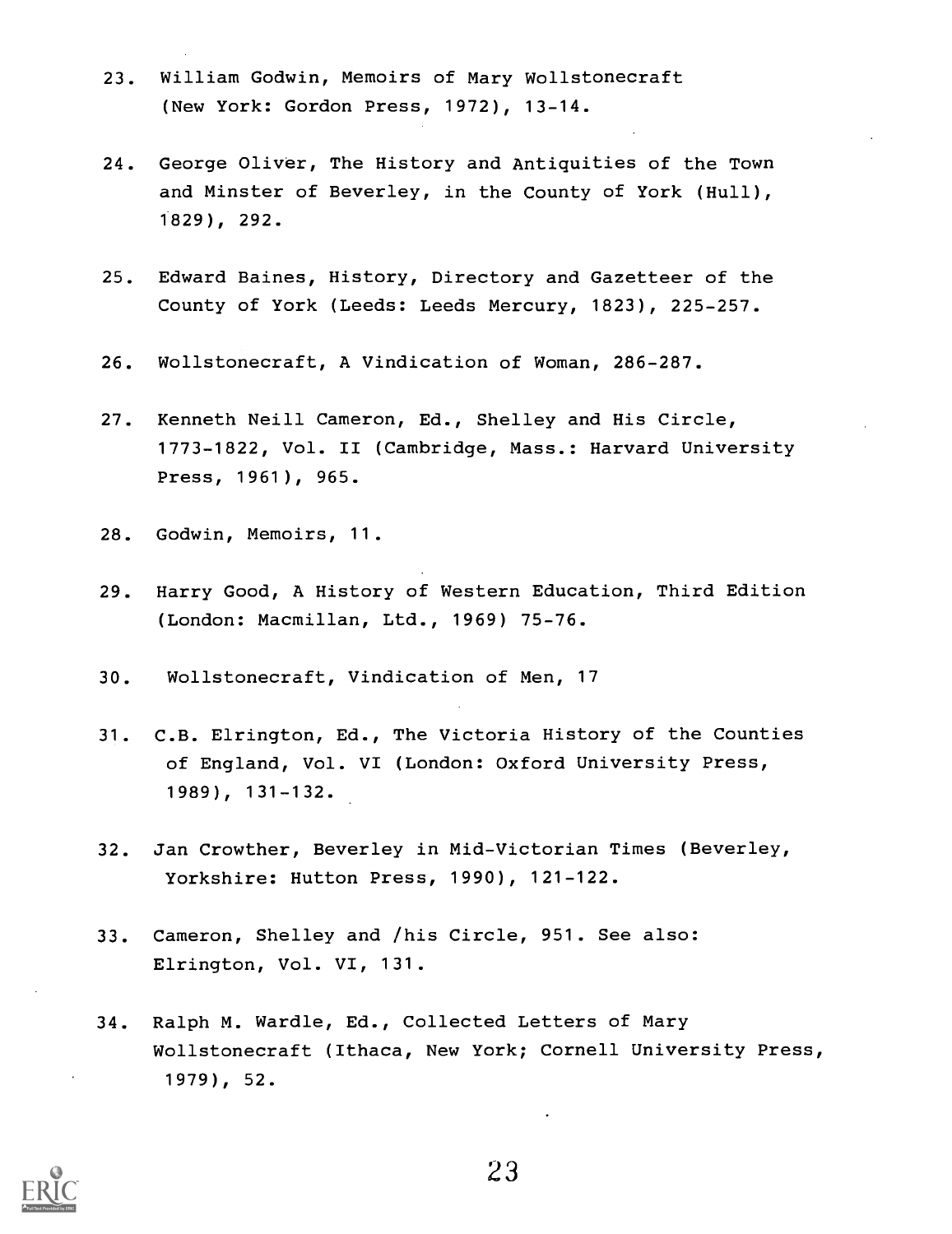- 35. Cameron, Shelley and His Circle, Vol. II, 941, 947.
- 36. Frank Smith, A History of English Elementary Education, 1760-1902 (London: University of London Press, 1931), 36- 43.
- 37. Cameron, Shelley and His Circle, Vol II, 958.

38. Ibid. 958.

39. Ibid. 950.

40. The Bath Chronicle, Vol. XVIII, No. 898, January 1, 1778.

41. Ibid.

- 42. F.W. Gibbs, Joseph Priestley: Adventurer in Science and Champion of Truth (London: Thomas Nelson and Sons, 1965), 135.
- 43. J.A.Lovat-Fraser, John Stuart, Earl of Bute (Cambridge: At The University Press, 1912), 89.
- 44. J.A.Chaldecott, Handbook of the King George III Collection of Scientific Instruments (London: His Majesty's Stationary Office, 1951), 1-180.
- 45. Carl Van Doren, Benjamin Franklin (New York: The Viking Press, 1938), 163-164.
- 46. Nicholas Hans, New Trends in Education in he Eighteenth Century (London: Routledge and Kegan Paul, 1951), 94. See also: A.E. Mussen and Eric Robinson, Science and Technology in the Industrial Revolution (Toronto: University of Toronto Press, 1969), 108. See also: John Pearson, The Life of

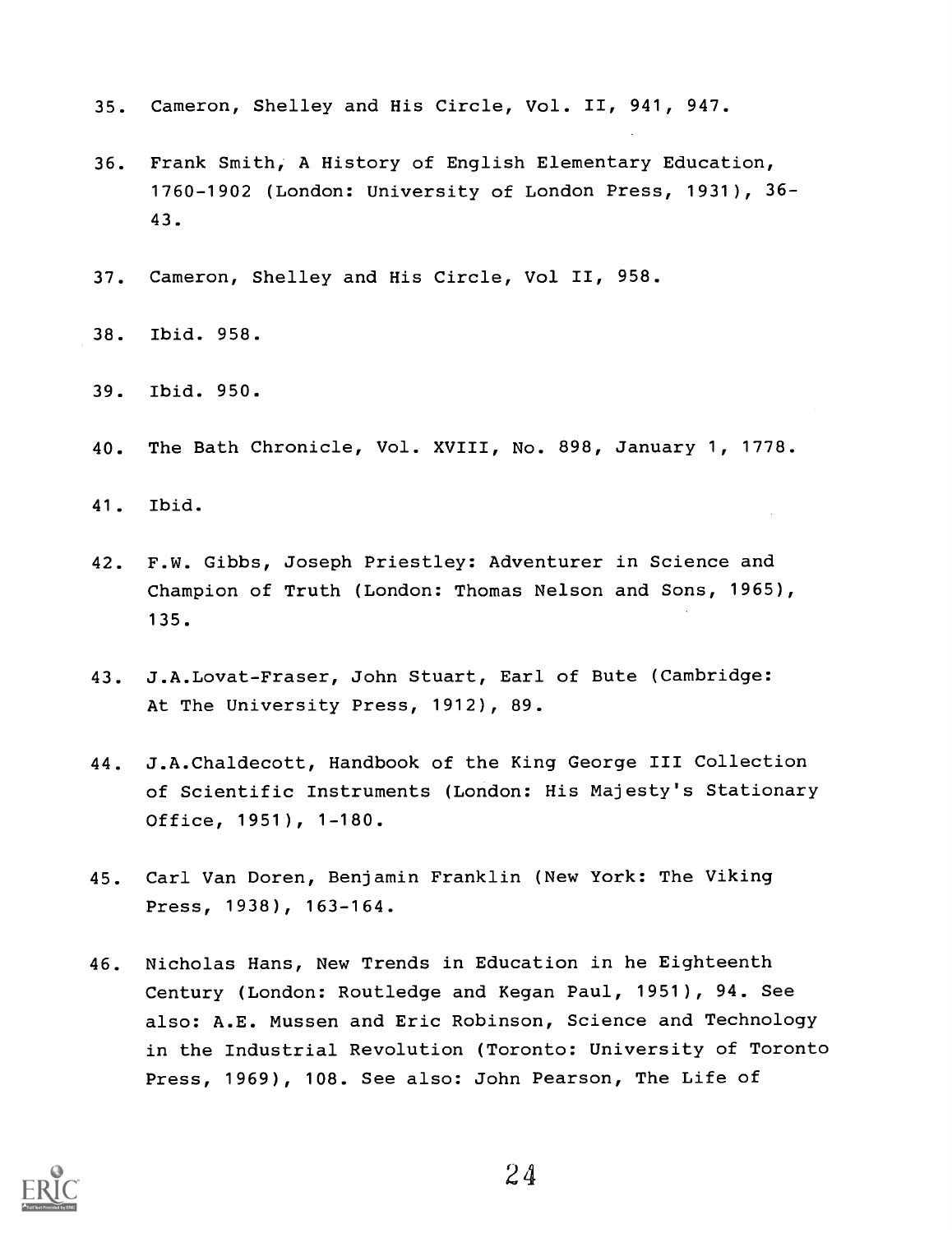William Hey, Esq., F.R.S. (London; Hurst, Robinson and Co., 1822), 4.

 $\sim$ 

- 47. Ivan and Elisabeth Hall, Burton Constable Hall: A Century of Patronage (Beverley, East Yorkshire: Hutton Press, 1991) 25-31.
- 48. Ibid., 32-50.
- 49. The Bath Chronicle, No. 1066, March 22, 1781.
- 50. Cameron, Shelley and His Circle, Vol. II, 937. See also: Beverley and District Civic Society Newsletter, no. 22, Summer 1975, 3. Also: First Hull Directory (1791).
- 51. Wollstonecraft, Vindication of Woman, 294.